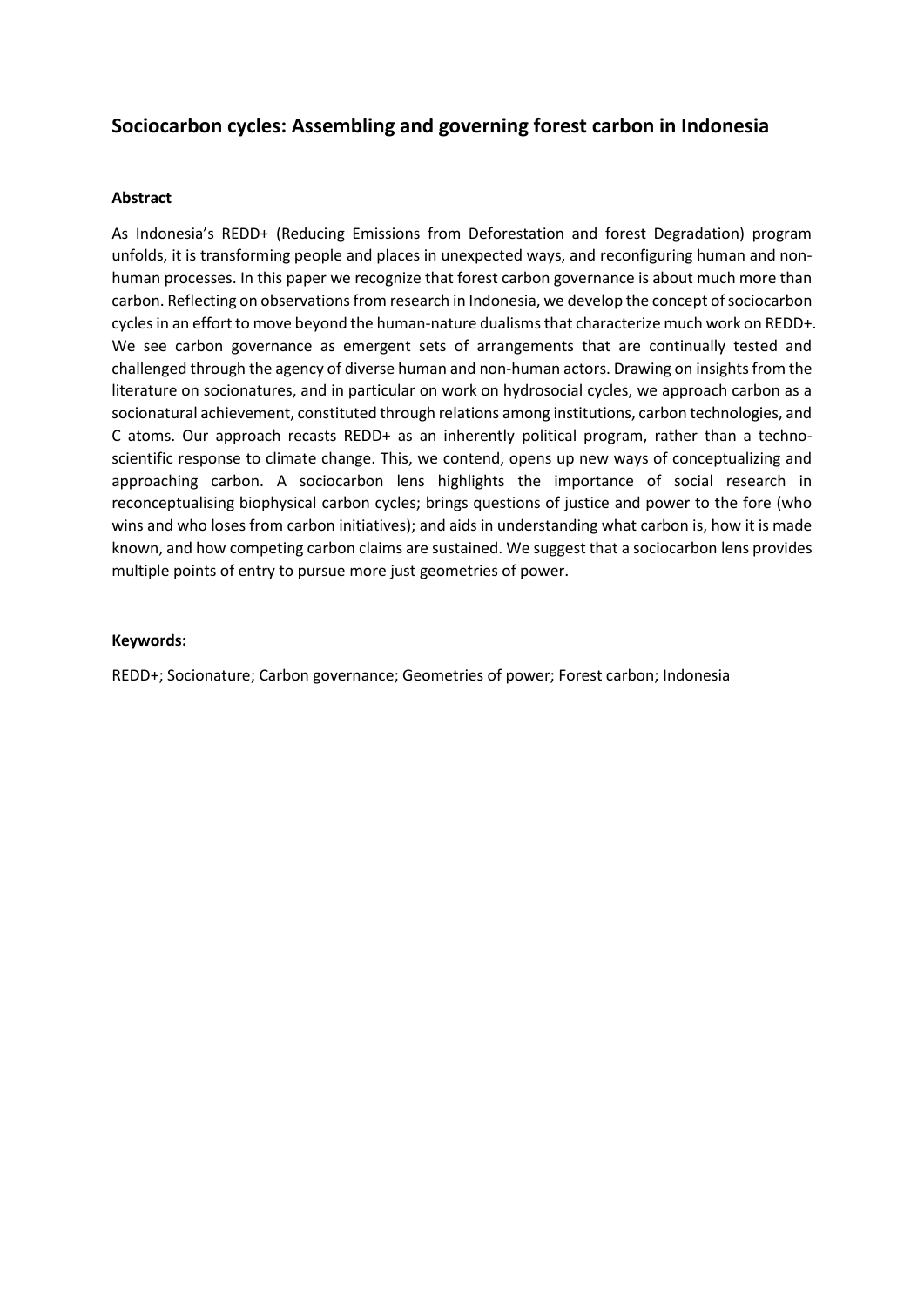# **Sociocarbon cycles: Assembling and governing forest carbon in Indonesia**

## **1. Introduction**

In the small village of Pendulangan, on the edge of Indonesia's Sungai Lamandau Wildlife Reserve in Central Kalimantan, a middle-aged woman reflects on recent encounters with orangutans. They often emerge from the forest nearby, sometimes ransacking houses in search of food. Various strategies have been used to deter the orangutans. Sometimes they are provided with a small amount of food and encouraged to move on. At other times they may be hit with sticks or scalded with boiling water as people try to turn them away from the village. Such encounters are becoming more, rather than less common, as oil palm expansion, habitat loss and conservation efforts drive orangutan population growth in the adjacent reserve area. At the same time the women have received support for small scale food and handicraft production to develop income streams that are not reliant on forest degradation, or more particularly forest carbon degradation. These encounters with orangutans are endured in pursuit of a community-based forest carbon project where social and biodiversity 'cobenefits' are positioned as unique selling points for the carbon credits generated through the project.

In the village of Bahanei, also in Central Kalimantan, efforts to govern forest carbon have resulted in some young people being trained in the use of Geographic Information Systems (GIS). They are mapping customary land, seeking to geographically determine village boundaries and land uses. The data they collect will be used by Aliansi Masyarakat Adat Nusantara (AMAN) – the leading Indigenous rights organization in Indonesia – to strengthen land claims and feed into the government's One Map Initiative. The Initiative is partly funded by forest carbon finance and is being developed by the Indonesian government to clarify land tenure and generate 'governable space' for carbon investment (Astuti and McGregor, 2017). Others are being trained in monitoring, reporting and verification technologies that enable forest carbon to be calculated and traded – forming new local institutions, opportunities and power relations linked to distant carbon markets.

These encounters, activities, livelihoods, maps, animals, plants, and forests are entangled with efforts to govern carbon through the Reducing Emissions from Deforestation and forest Degradation (REDD+) program. Broadly defined REDD+ is a multibillion dollar international initiative whose primary aim is to reduce emissions from deforestation and forest degradation and enhance carbon stocks in developing countries (Angelsen et al., 2012:381). REDD+ was originally designed to provide economic compensation to forest owners for protecting forests, by making them "more valuable standing than cut down" (Katerere, 2010:105). However, REDD+ continues to morph from its original conception, building on existing projects and relations to incorporate a much wider array of activities and meanings, transforming people and places in unexpected ways.

While biodiversity, community development and customary mapping projects have long histories in Indonesia, forest carbon finance is altering their focus and expanding their reach. If Indonesia abandons REDD+ and its attempts to govern forest carbon these lives, livelihoods and technologies become more precarious, depending on future forest governance priorities. Similarly, if orangutan populations decline, or cottage industries fail, or customary land claims are denied, or fire breaks out, carbon governance also becomes more precarious, and forest carbon projects are likely to fail. As such, carbon governance is about much more than carbon. It involves arranging humans and non-humans in ways that create verifiable forest carbon benefits. We use the term non-human to refer to the entities, ecologies, processes and phenomena that have the capacity to occur or continue independent of humans. This capacity ensures that carbon governance is a dynamic process where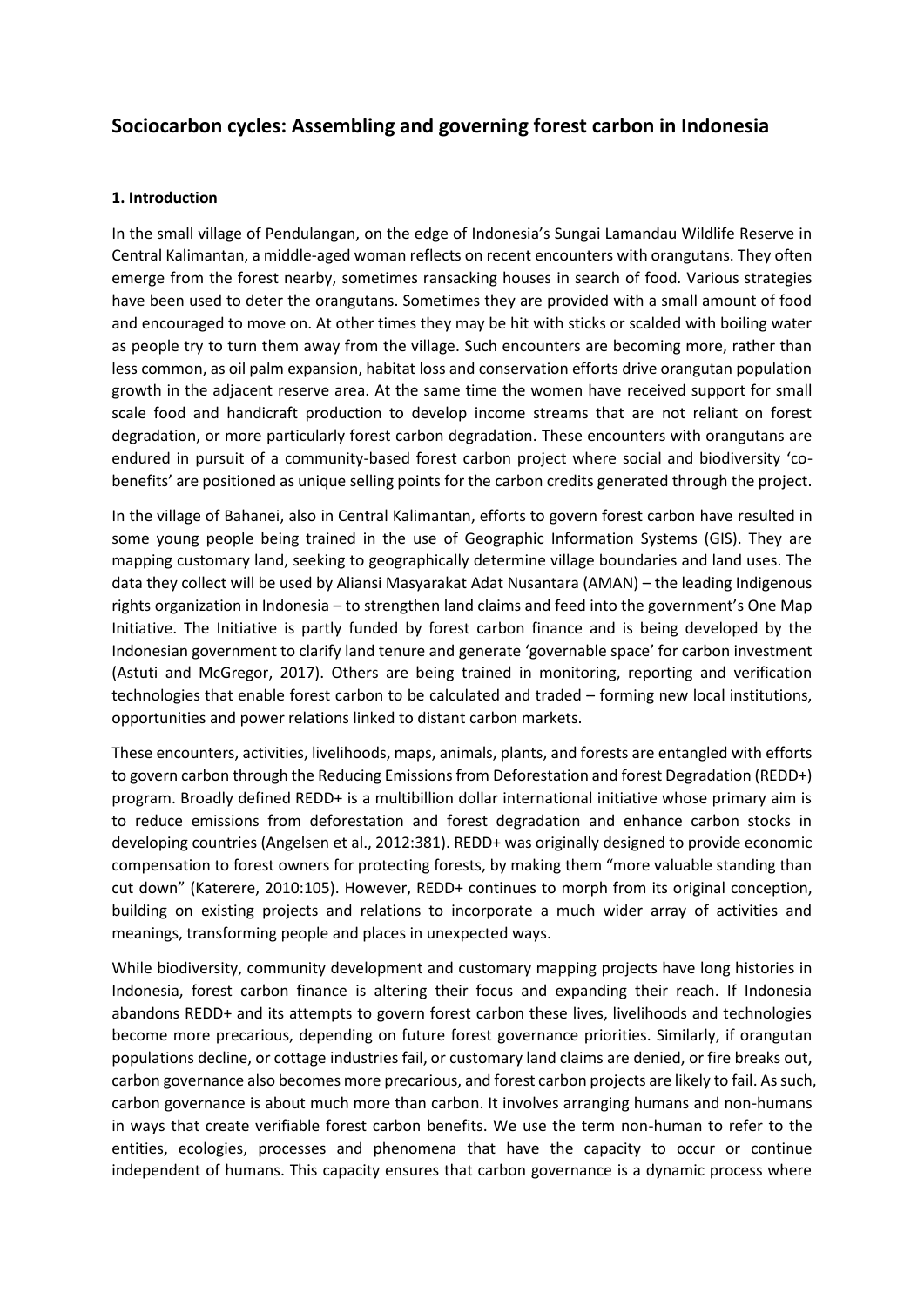the relations and agency of human (e.g. foresters, investors, communities) and non-human actors (e.g. fire, orangutans, soils) continuously test and challenge those arrangements.

In this paper we draw on these and other pilot projects to unsettle the human-nature dualism that underlies REDD+ and many other programs of global environmental governance (Howell, 2013). We propose a new conceptual model – which we call the sociocarbon cycle – as an alternative way of understanding and pursuing carbon governance. The model takes inspiration from, and builds upon, Linton and Budds' (2014) conceptualization of the hydrosocial cycle, with which we see strong parallels. We approach carbon as a socionatural achievement, held together through a set of embedded cyclical relations, rather than an isolatable entity existing independent of context. In developing a sociocarbon approach we seek to make such relations, and the issues to which they give rise, more visible for researchers and practitioners. This allows technical projects of global environmental governance to be considered in much more integrated ways that go beyond well-trodden debates between critical anti-REDD+ researchers and pro-REDD+ practitioners (McGregor et al., 2015). Our approach emphasizes that attempts to manage and control carbon are simultaneously efforts to manage and control society.

In what follows we briefly review some key insights from the socionatures literature that contest human-nature dualisms. We cannot do justice to the breadth and depth of this rapidly unfolding field but draw some general insights to highlight problems within dominant approaches to forest carbon. We then explore how a socionatures approach may provide additional insights for forest carbon governance and develop the concept of a sociocarbon cycle. The subsequent section places the research in Indonesia, where we apply the concept of the sociocarbon cycle to better understand how REDD+ is transforming carbon governance in the country. We focus on relations that have formed between institutions, technologies, and C atoms to constitute sociocarbon cycles and forest carbon in Indonesia, and their influence on existing geometries of power. The paper concludes with some reflections on the advantages of this approach in an era of climate change and global environmental governance.

## **2. Socionatures**

The tenacious human-nature dualism that pervades so much modern thought and practice has come under sustained criticism over the past few decades (Bennett, 2010, Haraway, 2008, Latour, 1993, Whatmore, 2002). Critics have challenged the idea that there is a knowable nature 'out there' that is distinct from and separate to human society, and that human activity and society can be abstracted or removed from the broader contexts in which they are embedded. It is argued instead that humans and non-humans are inseparably entangled in diverse relations that evolve, or become, together. Narratives of human exceptionalism are critiqued and attention is instead being directed to broader more-than-human assemblages through which the world becomes. Traditional academic divisions of labour that enabled the 'natural' sciences to focus on the bio-physical dimensions of nature, and the social sciences upon the workings of society and culture, are collapsed as the relations between material and discursive worlds become more apparent (Latour, 1993).

There is now an extensive literature experimenting with these ways of knowing the world. Some Indigenous researchers, for example, have described the complex entanglements involving humans and non-humans and the non-human agencies that compose worlds in difference ways (see Watson and Huntington, 2008). In parallel, but often with limited engagement with existing Indigenous literature (Todd, 2016), novel terms like hybridity, assemblage, co-production, more-than-human,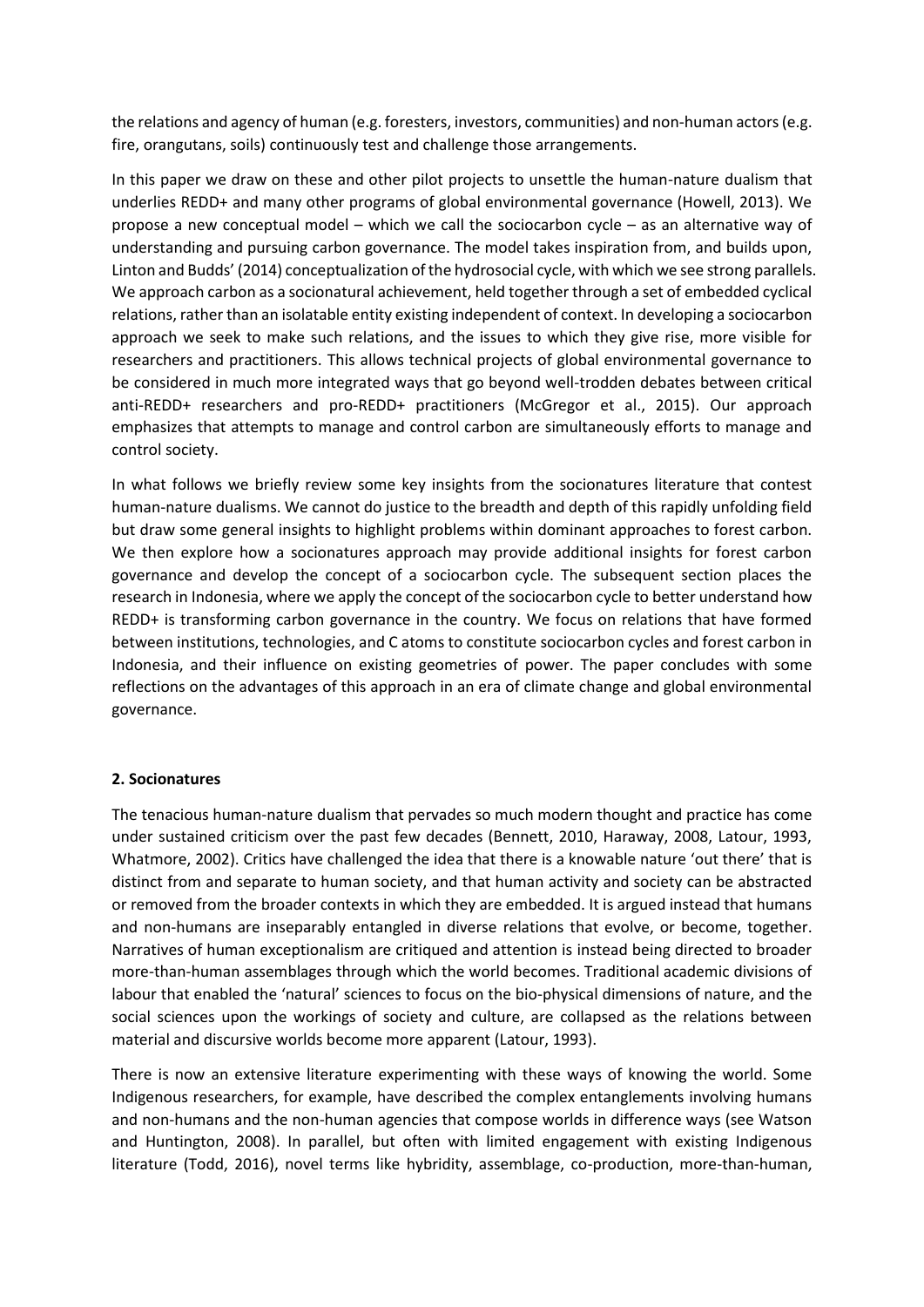post-human, socio-material, global ecology and socionatures have emerged as conceptual tools to explore such relations. Related, but distinct concepts, such as Coupled Human and Natural Systems (CHANS) (Liu et al., 2007) and socioecological systems (Folke et al., 2005), that seek (with varying degrees of success) to bridge the human nature divide, are finding their way into policy contexts. In this paper, we use the term socionatures to refer to this broad body of work focused on the hybrid more-than-human constitution of contemporary phenomena.

Perhaps the most important insights from these bodies of work relate to agency and materiality (Bakker and Bridge, 2006). Common conceptions of agency associate it with intentionality, and therefore predominantly (although not exclusively) with human actors who express agency through their decision-making, strategy and behaviour. Within socionatural work, agency is considered more in terms of the sets of relations that produce particular outcomes and is conceived more broadly through the ability to shape the world. As such agency extends beyond the human, as it no longer requires conscious decision-making (while recognizing that many non-human life forms possess consciousness). Instead agency derives from material relations between things – what Jane Bennett (2010) refers to as vital materialism. As a simple example rain has agency in that it enables plants to grow which then provides food for insects, animals and rural economies, or rain can work with soil and rivers to cause flooding or riverbank erosion  $-$  in both cases rain is actively producing and reworking the world. Rain events are also outcomes of different material agencies – such as climatic conditions and evaporative processes. The modernist view of the world as a set of deanimated objects upon which humans impose their will, is transformed into a much richer animated world of vibrant interacting agencies of which humans are a part (Latour, 2014). Humans, orangutans, birds, trees, winds, maps, vehicles and roads, all exhibit this more diffuse form of agency, continually negotiating and responding to the dynamism of one another.

Democratising agency in this way raises questions about how sets of relations come to be arranged in ways that enable particular outcomes. The concept of assemblage provides a conceptual framework for thinking through how sets of relations form and are sustained. Drawing on the work of Deleuze and Guattari, 1987, Müller, 2015 interprets assemblage as "a mode of ordering heterogeneous entities so that they work together for a certain time" towards particular ends. Their heterogeneity means "humans, animals, things and ideas" (Müller, 2015:29) co-constitute assemblages, and that no one component is necessarily in charge, instead they are co-evolving according to interactions among component parts. This leads to instability, with assemblages continually forming, reforming and disassembling, thereby inviting investigations into the "hard work required to draw heterogeneous elements together… and [how to] sustain these connections in the face of tension" (Li, 2007:264).

The agencies of forests in absorbing carbon dioxide or providing habitats are dependent on evolving assemblages (including laws, policies, politics, weather, climate, fire, photosynthesis, orangutans, customs and practices) that shape how the forest grows. The removal of or change in any part of that assemblage – such as a change of government, a new land title, a drought, an extinction, or a forest fire – affects the whole. Researchers have analysed how and why assemblages form and hold together (Li, 2007), processes of configuration (McGuirk et al., 2016), and the geometries of power that produce and are produced by them (Swyngedouw, 2005). By focusing on geometries of power, which we treat here as the spatialized sets of power relations that shape how and where assemblages form and the strategies they adopt, researchers can "push beyond merely recognizing and describing socioecological dynamics (in all their complexity) toward evaluating them" (Mansfield et al., 2015: 292). Following Massey (2009:19) power geometries provides a means "through which to analyse the world, in order perhaps, to highlight inequalities or deficiencies in democracy … [or] be an instrument through which to imagine, and maybe to begin to build, more equal and democratic societies." In this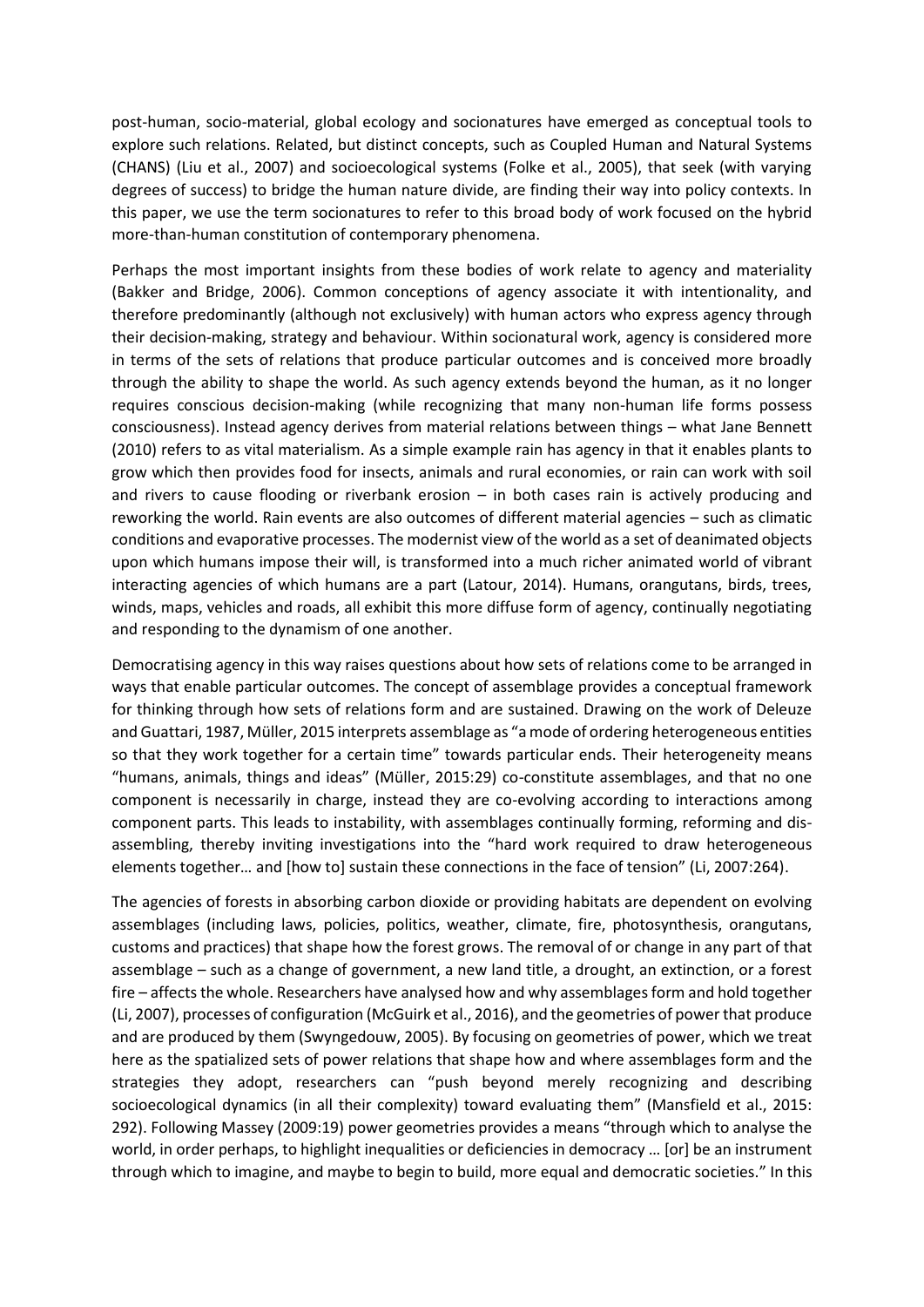way agency becomes politicized, with particular actors influencing the formation and direction of assemblages towards progressive or regressive ends, via uneven encounters with the agencies of actors within.

Concerns about global climate change have sparked critical interest in the materialities and assemblages involved in efforts to govern carbon. Bumpus (2011), for example, has explored the socionatural-technical complexes required to calculate and produce carbon offsets, where the materialities of carbon shape the type, complexity and costs of the assemblages required. Carbon trapped in refrigeration units as HCFCs is much more cooperative and calculable, from a governance or management perspective, than carbon found in forests, where human and non-human agencies shape processes of carbon sequestration and storage. Lansing (2012) outlines the intricate and fragile performativities required to fix, map and calculate forest carbon, and how these actions come to constitute carbon economies, subjectivities, cultures, and communities. From a socionatures perspective then, carbon governance involves sets of world-making practices that attempt to arrange unruly assemblages of diverse human and non-human actors in ways that enable carbon to materialize in particular biophysical states or forms.

## **3. Sociocarbon**

One of the challenges for socionatures researchers is to translate the often-dense writing around this topic into more accessible forms that will be of interest and of use to policy makers and practitioners grappling with challenges of environmental change. In this paper we respond to this challenge by proposing the idea of a sociocarbon cycle as a heuristic device for thinking about the hybrid nature of carbon within carbon governance. We draw on the concept of a cycle for three reasons: it builds from a concept already familiar to many grappling with carbon governance – the biophysical carbon cycle; it draws upon conceptual work already conducted on the hydrosocial cycle, with which we see strong parallels; and it captures the ongoing feedback and adaptation mechanisms inherent in resource management – something less explicitly recognized in an assemblage-style approach.

The biophysical carbon cycle is a well-established concept within the earth sciences that tracks the journey of carbon atoms as they transition through different biophysical forms – water, atmosphere, biomass, and earth (Fig. 1). Based on a mechanistic view of nature it allows the movement of carbon to be predicted through increasingly sophisticated modelling. Much of the work by the Intergovernmental Panel on Climate Change (IPCC) focuses on understanding and calculating changes to the cycle and the consequences of accumulating carbon (and other greenhouse gases) in the atmosphere under a range of scenarios. Such work has highlighted human influences in contributing to and responding to changes in the carbon cycle, however the conceptual distinction between humans and nature is maintained – it is human impacts on the carbon cycle and its impact on humans that are of interest. The carbon cycle is depicted as an object or predictable process separate from, and ultimately controllable through, human ingenuity.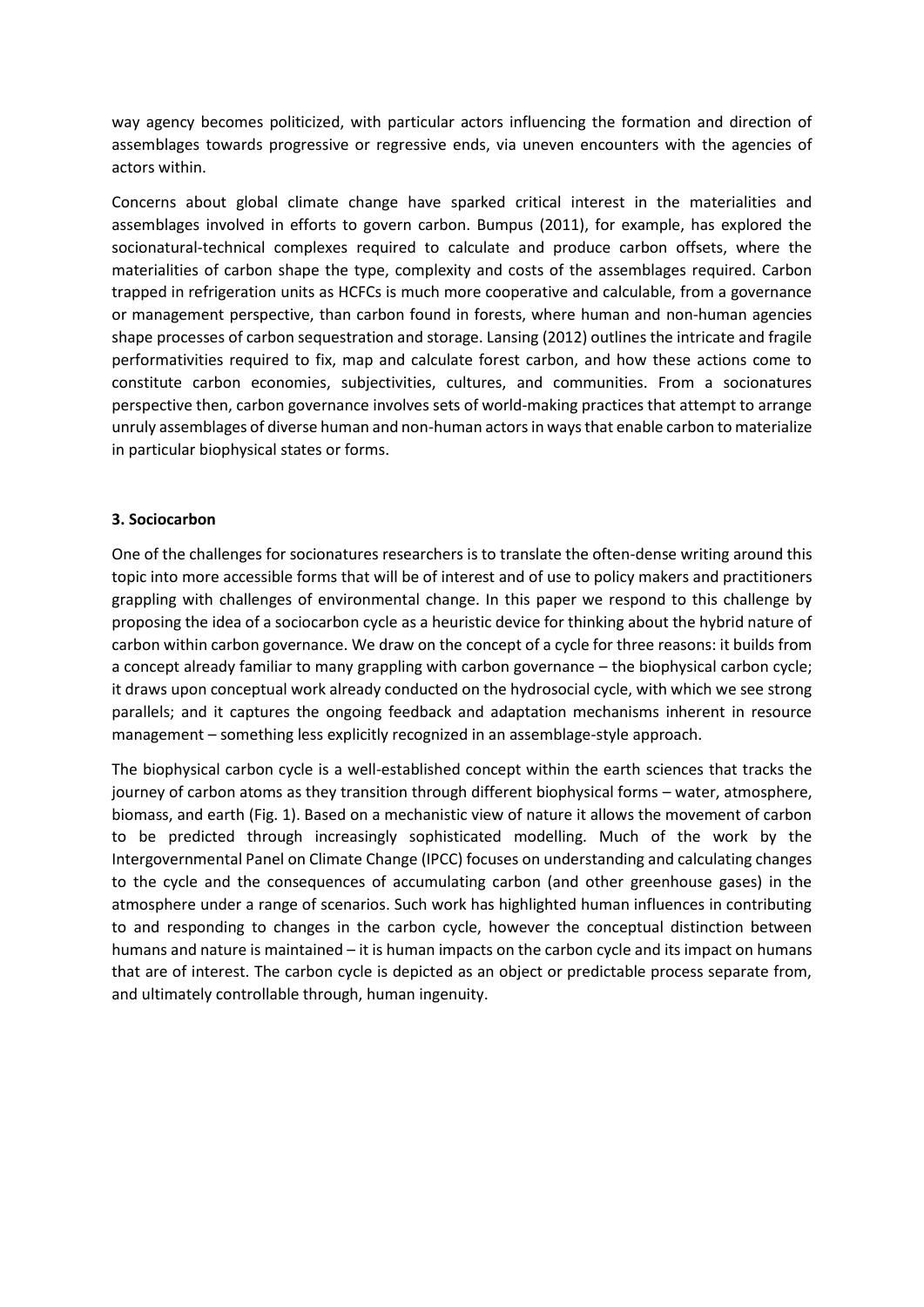

*Fig. 1. The biophysical carbon cycle.*

The pervasive and seemingly immutable challenges of climate change, however, encourage novel approaches that stress the interconnectedness of humans with the biophysical carbon cycle. Rather than being distinct from human societies, carbon is an essential element within them. Soil carbon influences plant growth, biodiversity and agricultural production; fossil and ocean floor carbon have powered industrial revolutions, colonialism, and wars (Mitchell, 2011); ocean carbon is essential for microalgae, fish, estuaries, and fisheries; and atmospheric carbon plays a major role in (de)stabilizing climates and is now the subject of a rapidly expanding carbon industry. Where and how carbon accumulates is internally tied to social organization and development. The biophysical focus of the carbon cycle subtly diverts attention away from these relationships, however it is now providing a useful way of linking seemingly unrelated activities. Whereas in the past humans burned fuels or cleared land with little thought about carbon per se, the global perspective of climate science connects these activities in attempts to govern atmospheric carbon. However, carbon retains a 'deanimated' status, as an object that can be governed and is separable from human subjects (Latour, 2014). Carbon governance has generally focused either on mitigating the flows of carbon into the atmosphere, or on minimizing impacts on human societies through adaptation. Market mechanisms to govern carbon further encourage the abstraction, calculation, standardization and trade of fungible carbon units, largely independent of the socionatural relationships in which they are embedded (Lohmann, 2011).

Our sociocarbon approach positions carbon quite differently – emphasizing its inseparability from the social and ecological processes that constitute it. We draw inspiration from Linton and Budds' (2014) conceptualization of the hydrosocial cycle where the geography, constitution and meanings of what we know as water are positioned as the outcomes of an ongoing cyclical process involving three different sets of agents. In the hydrosocial cycle, the first set of agents are the relevant social structures, institutions and associated power relations; the second focuses on the materiality and agency of technology and infrastructure; and the third focuses on the agency of H2O molecules themselves. A change in one component of the hydrosocial cycle, such as a change in law, policy or ownership, or new hydropower or filtration technologies, or intense rain, flooding or drought,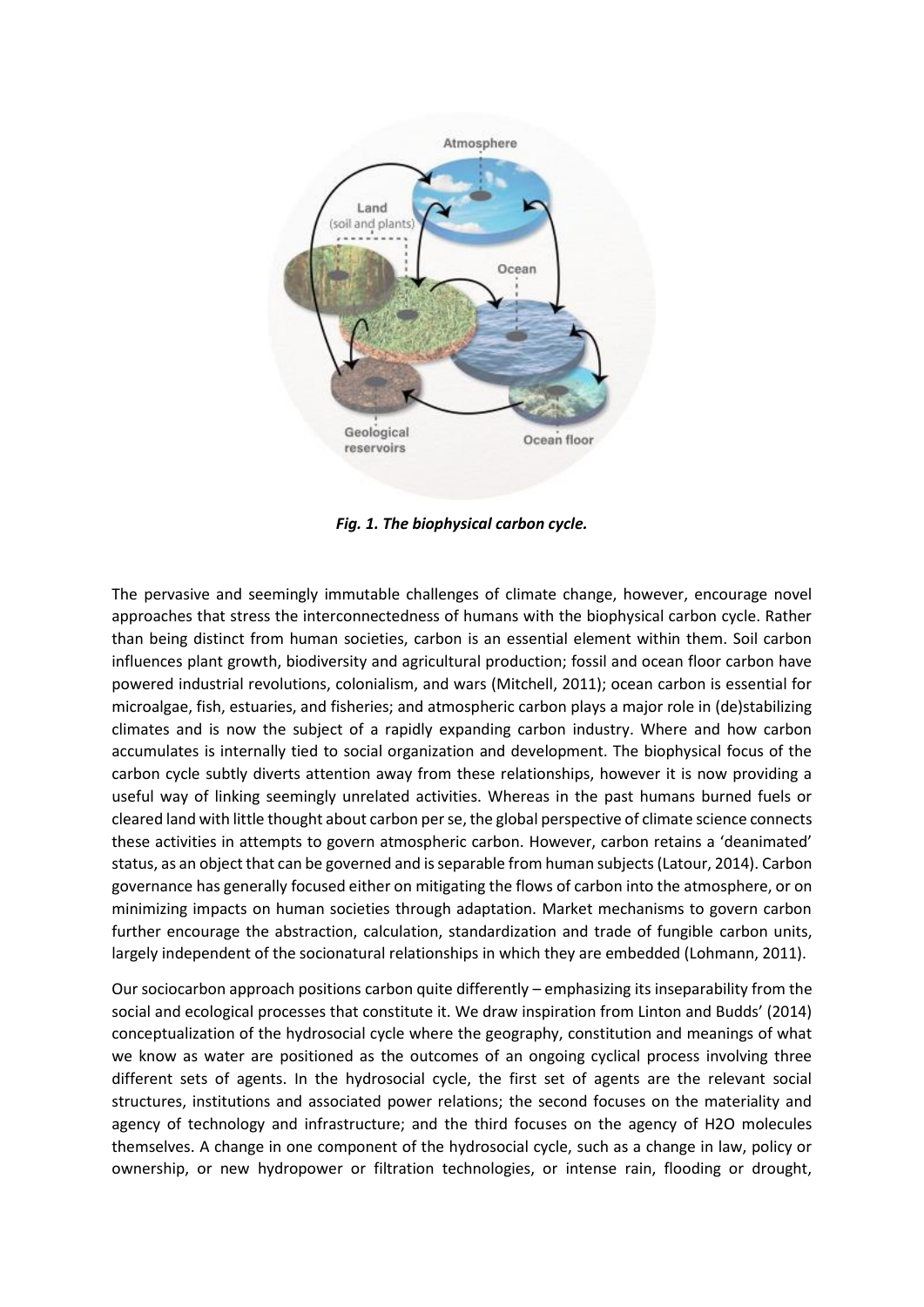necessitates changes in all other elements in an ongoing cyclical process. Importantly, this work distinguishes between the H2O molecules that are the molecular compounds within hydrological cycles, and the meanings, ideas and power relations associated with 'water' that are produced through, and reproduce, the hydrosocial cycle. In this conceptualization water and society are shown to be internally entwined, and continually co-evolving and remaking one another.

Similar cyclic relations can be seen in attempts to govern carbon. A diverse range of institutions, social structures, and associated power relations, have evolved alongside efforts to govern carbon – such as the IPCC, the United Nations Framework Convention on Climate Change (UNFCCC), national climate change agencies, carbon investors and carbon standards. They work with and respond to emerging carbon technologies and infrastructure, such as carbon markets, offset mechanisms, and evolving monitoring and measurement methodologies. These institutions and technologies reflect the agency of C atoms, which are taken here to include the many compounds that include C atoms, such as CO2 or CH4, as well as the material forms through which C atoms cycle, such as plants, human and nonhuman animals, socioecological systems, soils, atmospheres, and oceans. We distinguish C atoms – referring to a chemical element – from carbon, which is the material-semiotic outcome produced through the assemblage of atoms, technologies, instruments, knowledges and institutions. While C atoms pre-exist life on earth, carbon is a much more recent socionatural construction entangled with the ontologies and epistemologies of Western science.

As Fig. 2 shows, from a sociocarbon perspective, attempts to govern carbon mean engaging with cyclical interactions between carbon institutions and social structures, emerging carbon technologies and infrastructure, and the vibrancy of C atoms in different material forms. Changes in one part of the cycle, such as establishing an emissions target, necessitate changes in all other parts of the cycle. This may include establishing a new monitoring body and associated policies, particular measurement and verification technologies, skills and infrastructure, and the cooperation of C atoms to behave in predictable and measurable ways. Human and non-human life is inseparably entangled with C atoms, being partly constituted by C atoms, and reliant on C atoms within food, habitat, livelihoods and climatic conditions, and hence actively shaping and shaped by the social structures, institutions and technologies of carbon governance. Sociocarbon cycles reflect these lively agencies as well as broader pre-existing political ecologies arranged around particular agencies of C atoms, such as those associated with fossil fuel, forestry or agricultural industries. As such, sociocarbon cycles do not emerge in a vacuum and nor are they uniform. Instead they vary across time and space, building from the relations that preceded them.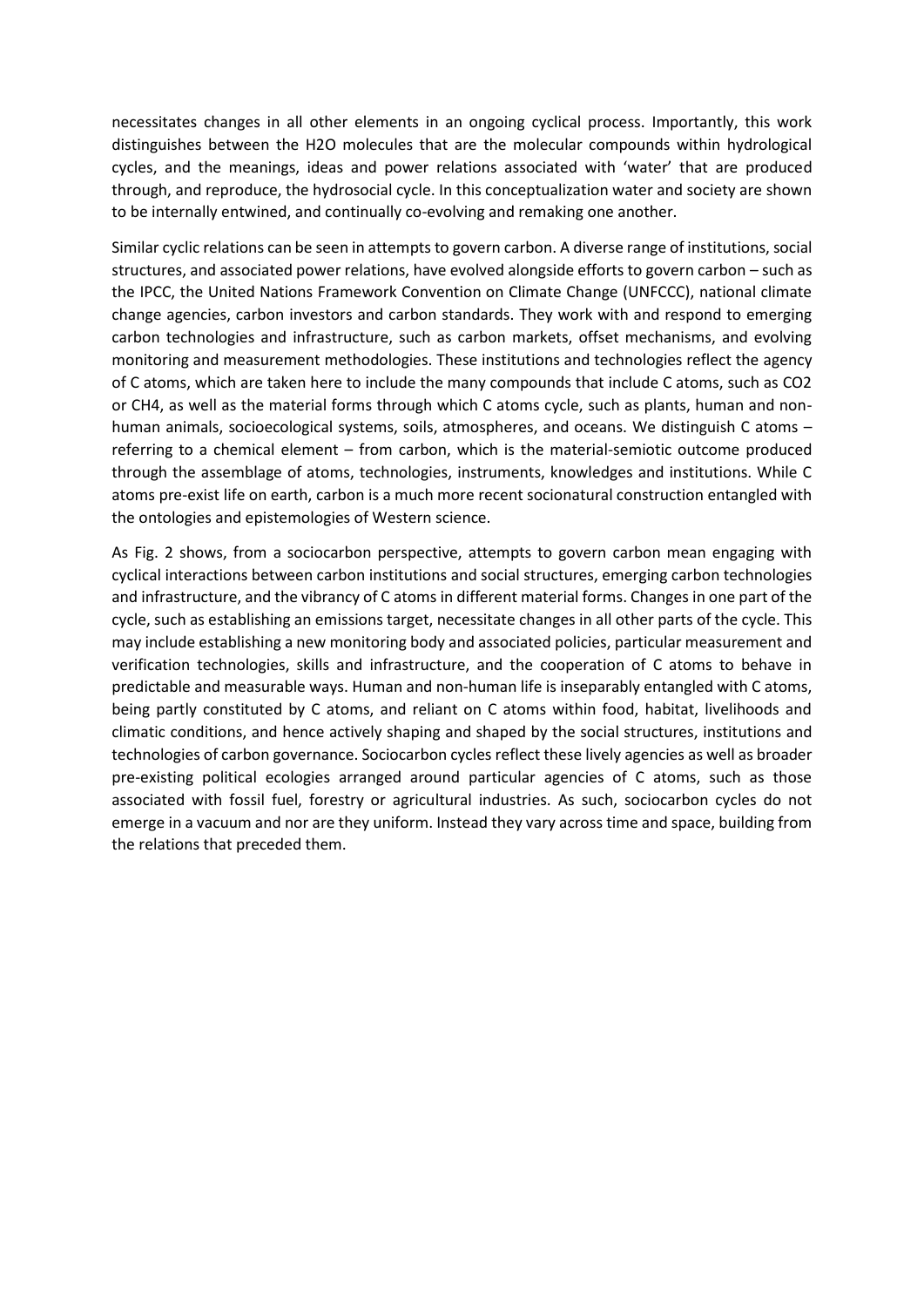

*Fig. 2. The sociocarbon cycle.*

Of course there are other broader assemblages at play – the weather for example can influence carbon sequestration, or electoral priorities may stall climate action. However, focusing in on three influential components at the centre of carbon governance assemblages, and emphasizing their interrelatedness, highlights the socionatural composition of what is normally considered a biophysical object. As such, the sociocarbon cycle opens up new ways of conceptualizing and approaching carbon. As carbon and society are constantly co-constituting one another, and here society is broadly conceived as a socionatural or multispecies achievement, any shift in the properties of carbon necessarily implies associated shifts in society. Governing carbon, in this sense, entails governing society and vice versa. It also implies a more subtle shift; rather than governing an isolated inanimate object, governance requires working with an animated integrated subject, one whose materiality and agency are actively reworking the world, just as humans seek to rework it.

The potential value of this conceptual maneuver is considerable. First, in emphasizing the sociality of carbon it heightens the importance of social research. Whereas the biophysical carbon cycle privileges scientific knowledge, the sociocarbon cycle suggests that such knowledge only tells part of the story. If the ocean is absorbing greater amounts of carbon, what are the social dimensions of this shift – what types of sociocarbon relations are constituting and being constituted by ocean carbonization? Similarly, efforts to increase plant biomass or pursue carbon capture and storage, as a means of absorbing atmospheric carbon, are reliant upon the technologies and social structures that enable this to be done. A second, related benefit derives from the greater visibility justice issues are likely to receive through a sociocarbon lens. If carbon governance is remaking society, analysis can and should be directed to the socially progressive or regressive elements of that remaking – what new power geometries are being formed, who wins and who loses from carbon initiatives, and how can injustices be addressed? A third, more conceptual benefit is in understanding what carbon is and how it is made known. The vitality of C atoms and their many material forms requires expert knowledges, practices and technologies to define, locate and confirm carbon. For example, the marketization and commodification of carbon as a tradeable emissions reduction is dependent on a wide range of conventions, practices, rules, standards and institutions that render carbon knowable and verify and track its production and exchange. As such multiple sociocarbon cycles can coexist at any one time as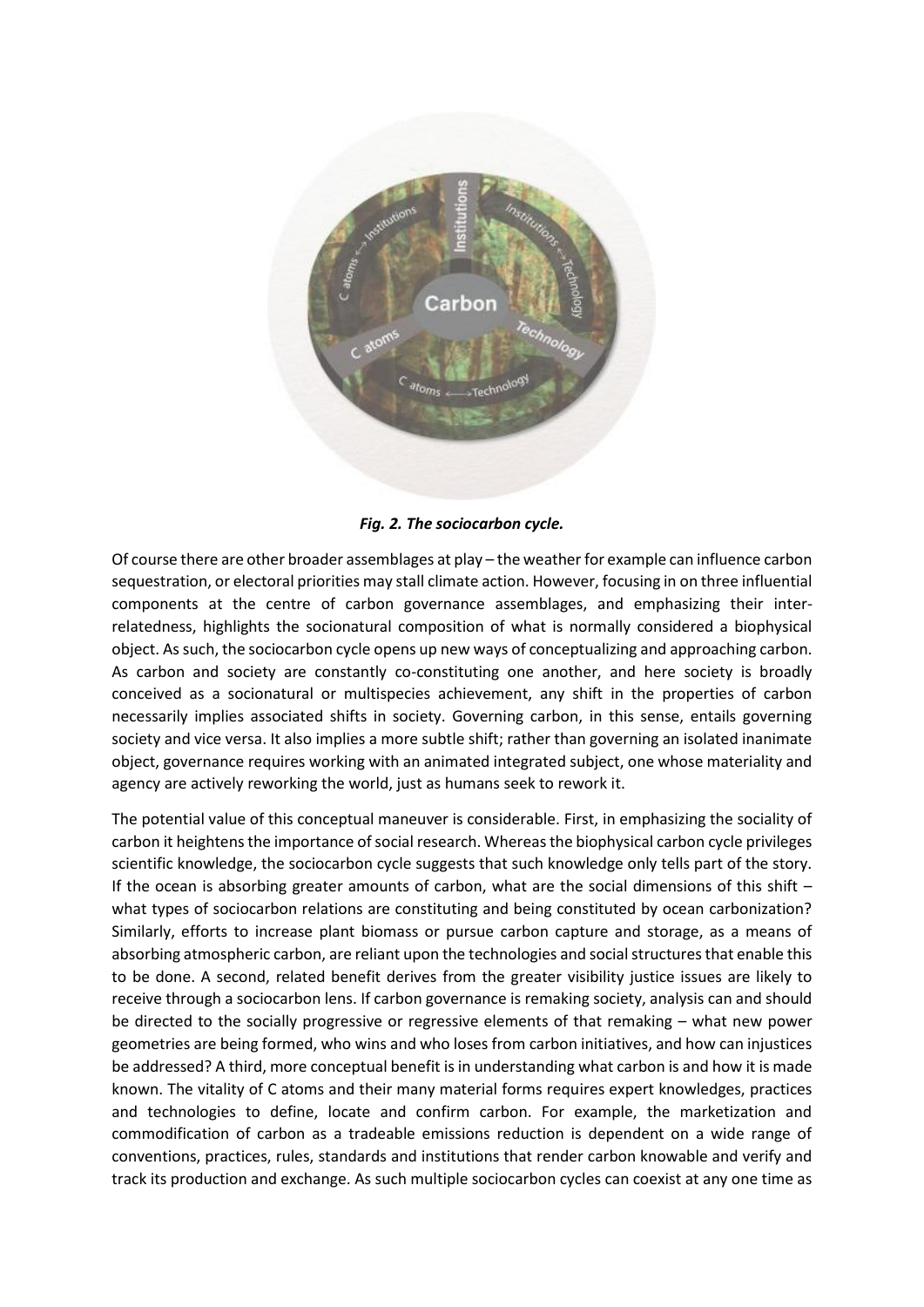different institutions and methodologies engage and interact with C atoms in diverse ways, constituting competing carbon claims and knowledges.

The sociocarbon cycle focuses attention on these institutions, technologies and materialities that produce carbon as a calculable object. This allows the biophysical carbon cycle to be re-conceptualized as embedded with sociocarbon cycles (Fig. 3), highlighting the interplay and interdependence between human activity and the movement of carbon through society. It is with this framework in mind that we draw on the unfolding REDD+ program in Indonesia to explore the usefulness a sociocarbon approach.



*Fig. 3. Sociocarbon cycles within the biophysical carbon cycle.*

## **4. Exploring REDD+ in Indonesia**

In what follows we explore how a sociocarbon approach provides new ways of interpreting and practicing REDD+ in Indonesia by focusing on the relations constituting the program. Our discussion is based on a Marsden funded research project that ran from 2012 to 2016, examining the political ecology of REDD+ in Indonesia. The project involved researchers from Aotearoa / New Zealand, Indonesia, Australia, Germany and the United States and sought to understand how REDD+ was transforming forest governance at three institutional scales – international, national and local. Small teams formed to focus on each scale of governance, with three PhD researchers driving the empirical research program. Two Central Kalimantan case study areas – Sungai Lamandau and Bahanei – were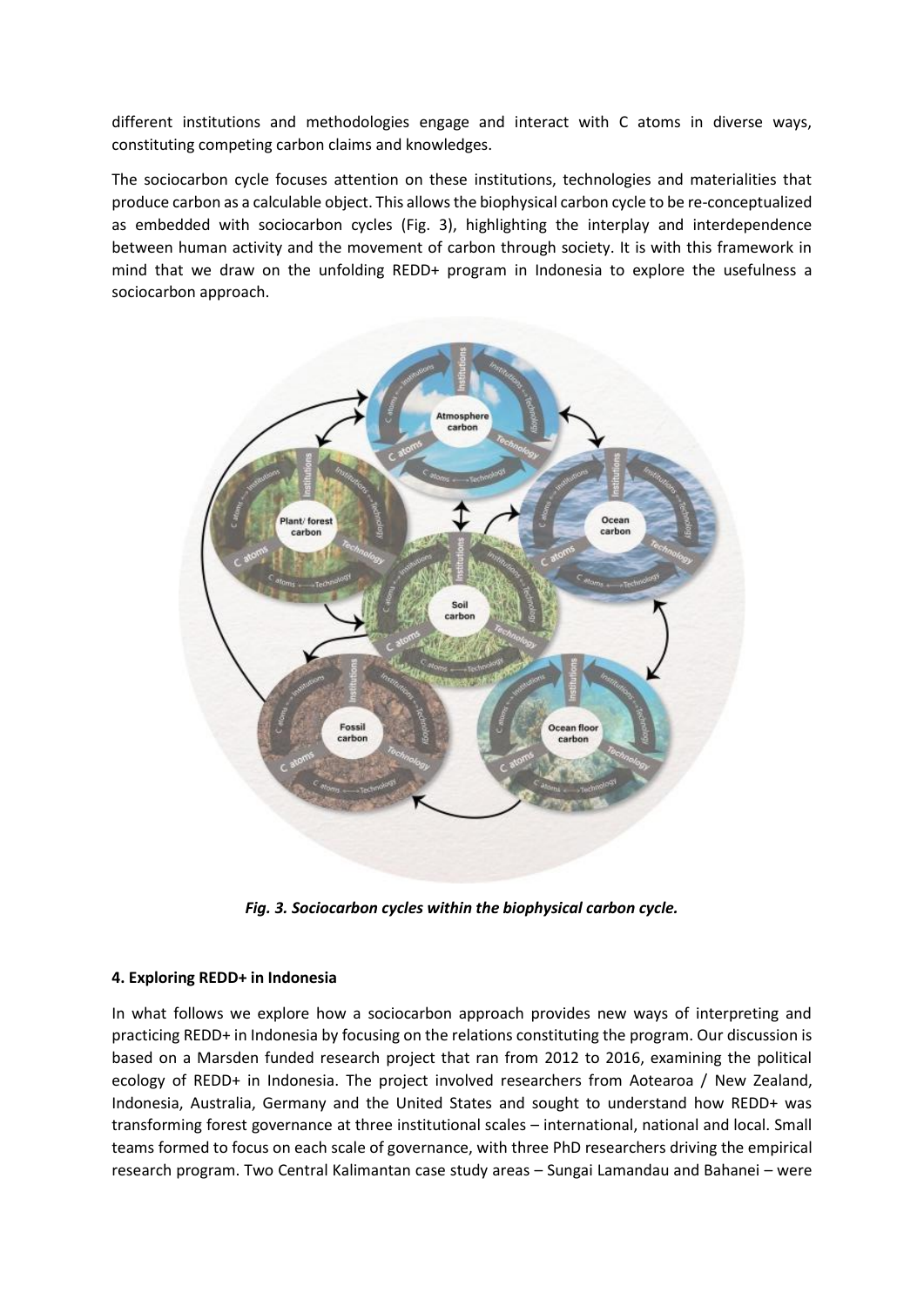the main, but not only, focal points for the local scale research. Close to 400 semi-structured interviews were conducted across five years involving government, civil society, private, multilateral, donor, and community stakeholders. These activities were accompanied by participant observation and long periods of ethnographic work based in Indonesia. The project was influenced by debates in political ecology and primarily focused on neoliberal, governmental and environmental justice elements of REDD+. The advantage of the multiscalar analysis has been to make the connections between corporate boardrooms, government policies, and human and non-human lives and livelihoods less opaque. It is these linkages that inspired the conceptual framing of this paper.

The project focused on Indonesia as it has one of the world's highest rates of deforestation and has consequently attracted a high level of REDD+ investment. The REDD+ program is the latest in a long series of attempts to reform the governance of Indonesia's forests. The foundations of forest governance issues in the post-colonial period derive from the Basic Forestry Law, introduced in 1967 during the Suharto era, in which the state laid claim to over 70% of the country officially designated as forested (Kuwasan Hutan). Supporters of the Suharto regime were favoured in the allocation of forest concessions for extractive enterprises, contributing to high rates of deforestation as well as the repression of millions of people who lived in and relied on forest spaces for their livelihoods (Peluso, 2007). In the post-Suharto Reformasi era many natural resource management responsibilities were devolved to district and provincial governments in line with a neo-liberal structural adjustment agenda, leading to an unexpected spike in deforestation as local actors sought to profit from the new arrangement both financially and politically. A subsequent revision of the Basic Forestry Law in 1999 reined in local governments by recentralizing some forest authority, while also retaining some local scale autonomy

These shifts in forest governance have taken place amidst a rapid expansion of plantation economies (most notably oil palm), rampant legal and illegal logging and mining, agricultural expansion at forest margins, and devastating forest fires (Abood et al., 2015). As a consequence, Indonesia has become the largest contributor of greenhouse gases from primary forest loss in the world, removing 840,000 ha of primary forest each year (Margono et al., 2014). REDD+ promises a means to address some of these issues, creating financial rewards for reductions in deforestation and forest degradation as well as for improved forest governance. Indonesia was a vocal supporter of the fledgling REDD+ program at the 2007 COP13 in Bali and in 2009 pledged to reduce emissions by 26%, or 41% with international support, by 2020 (Luttrell et al., 2014). This declaration, and the socioecological context of forest governance in Indonesia has proved attractive to REDD+ proponents, with Norway pledging US\$1 billion for REDD+ development in country (Luttrell et al., 2014).

As the primary mechanism of the UNFCCC to address forest emissions, REDD+ has attracted a huge amount of research, far too much to be covered in any detail here (for a review see den Besten et al., 2014). Research has tended to be split between those working on the technical challenges of REDD+ implementation (including project design, governance systems, institutional architecture, carbon accounting integrity, payment systems, monitoring and emissions measurement technologies, safeguards, and policy) (see Sills et al., 2014) and more critical work investigating REDD+ with concerns for environmental justice, eco-governmentality, neo-liberalisation of nature, and conservation and development outcomes (see McGregor et al., 2014). Despite their different approaches both research trajectories emphasise that REDD+ is not currently working in Indonesia, with only a fraction of Norway's original \$1 billion result-based payment pledge finding its way into the country (Redford et al., 2013, Fletcher et al., 2016). Problematic issues include uncertainties in governance responsibilities; knowledge transfer and understanding; land tenure; law enforcement, corruption, institutional and local opposition; competing land uses and livelihood impacts; benefit sharing; measuring, reporting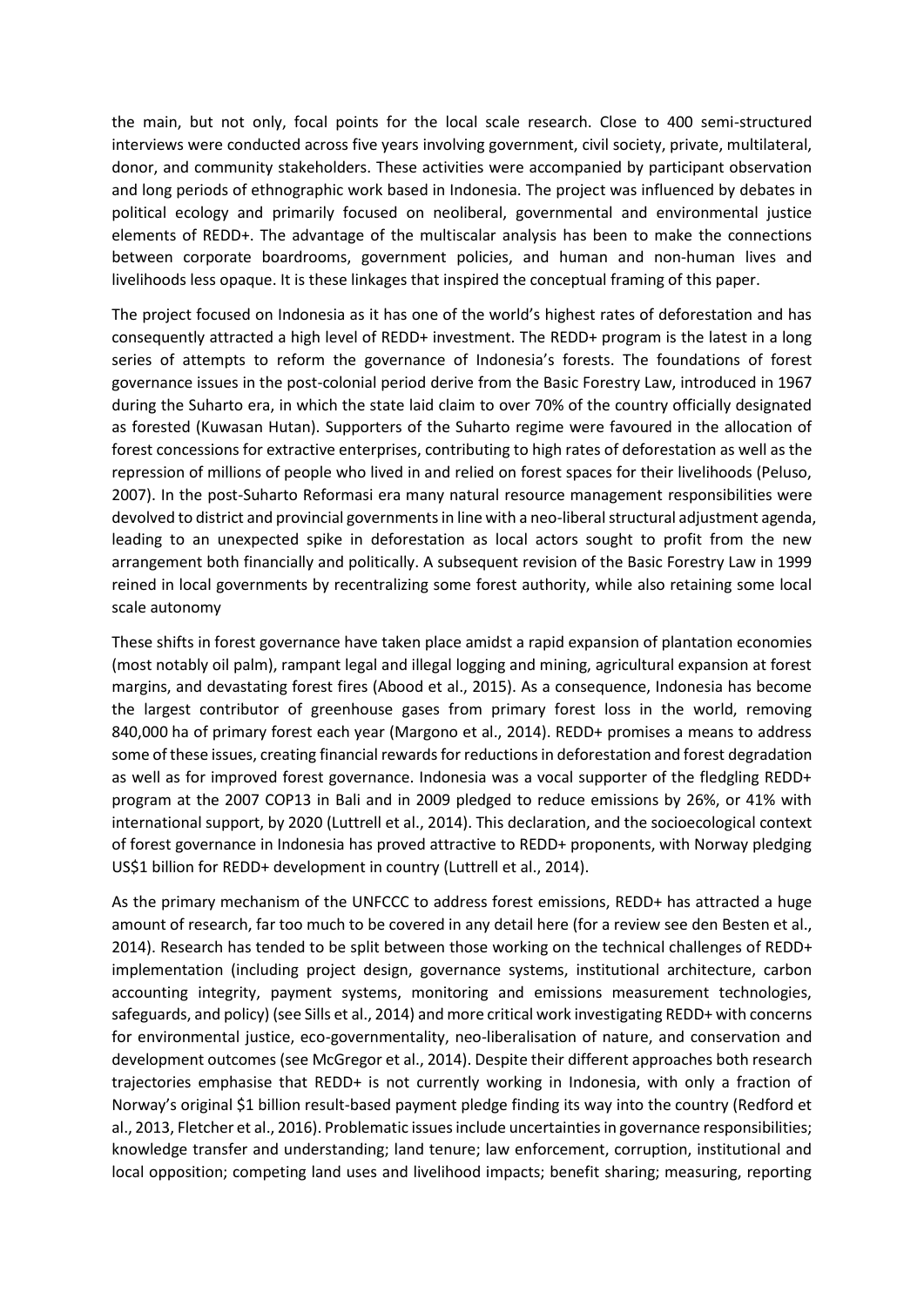and verifying (MRV); access and exclusions and uneven power relations (Lund et al., 2017). Research tends to be compartmentalised, focusing on one aspect of REDD+ implementation or opposition, with deanimated C atoms implicitly positioned as objects to be controlled, or as separate to and distinct from issues of social justice, power and politics. In what follows we resist this compartmentalisation by applying the sociocarbon cycle to develop novel insights about REDD+ in Indonesia.

## **5. REDD+ sociocarbon cycles in Indonesia**

REDD+ is predicated on governing the flux of C atoms between forests and the atmosphere. Finance is generated when expected flows of C atoms from forests to the atmosphere are slowed through avoided deforestation or degradation, or when the rate at which forests extract or sequester C atoms from the atmosphere is improved through afforestation and improved forest management. At its core then, REDD+ seeks to intervene in the biophysical carbon cycle for forest carbon gains. Societies are clearly a part of this cycle, as it is human actions that are driving forest degradation and conservation. However they are normally positioned as separate to and distinct from the movement of C atoms. For example, measuring, reporting and verifying (MRV) C atoms is at the centre of REDD+ Readiness programs, while social considerations generally enter via provisions for co-benefits and safeguards – i.e. measures that seek to mitigate negative impacts (safeguards) and secure positive outcomes (cobenefits) from the movement of C atoms. This distinction is maintained within program methodologies where MRV technologies that focus on C atom calculations are prioritized, while safeguards and co-benefits are generally addressed separately and secondarily. This nature-society dualism (Howell, 2013) underpins fears that forest communities will be given secondary consideration behind the technical performance of REDD+ projects (Brown et al., 2008).

We begin from the observation that the social structures, technology and C atoms that are being assembled through the 'hard work' of REDD+ proponents are socionatural achievements. They are evolving in relational ways with changes in one component necessitating changes throughout the whole. Hence rather than focus on the more visible points or 'substances' (Emirbayer, 1997) within sociocarbon cycles – such as institutions or technology – we focus on the shifting and unstable relations that bind them together. In what follows we approach the sociocarbon cycle through three sets of interlinked relations that constitute the whole – the relations between technology and C atoms; C atoms and social structures; and social structures with technology. We provide two examples from each relation that demonstrate the types of insights that arise from this form of analysis. In each case we attempt to focus on the agency of multiple human and non-human actors and the worlds and power geometries being co-produced. The aim is to highlight the dynamism of relations rather than the temporary substances that are produced through them and are so often the focus of research.

## **5.1. Relations between C atoms and technology**

In this section we focus on the relations that have formed between C atoms, technology and infrastructure. We approach C atoms not as deanimated measurable objects but as dynamic agentic subjects whose behaviour and geography is co-evolving with the technologies and social structures around them. Two types of relations are considered here: atomic-scale technologies that have evolved to track the exchange of C atoms between forests and atmosphere; and the social technologies aimed at governing how human populations interact with the C atoms stored in forests.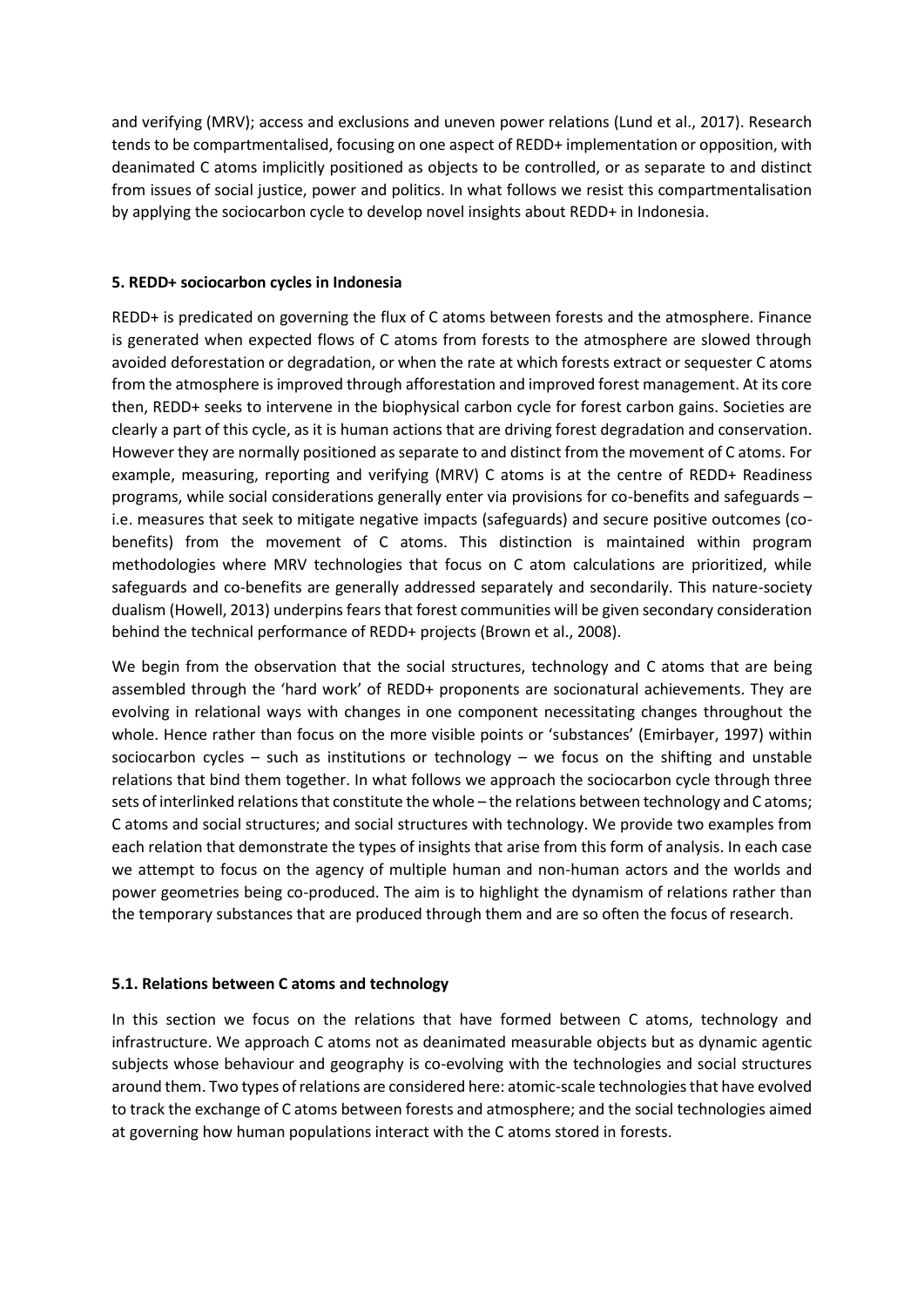Tracking the flux of C atoms between forests and the atmosphere, or estimating the amount of C atoms that have been retained in forests through avoided deforestation, is a difficult and technicallychallenging process (Henders and Ostwald, 2012). The agency of C atoms have necessitated the development of a wide range of forest carbon modelling knowledges and technologies that include temporal deforestation baselines, remote sensing and processing technologies, geographic information systems, forest carbon inventories, and verified carbon accounting systems (e.g. Angelsen, 2009, Angelsen et al., 2012). Indonesia's increasingly automated National Carbon Accounting System, for example, attempts to calculate the flows of C atoms between the country's forests and the atmosphere using satellite data (Roswintiarti et al., 2013). These technologies are being continually updated according to recognised international standards in an attempt to make the fluxes of C atoms more visible, calculable, fungible, governable and tradable. They are relational achievements reflecting both the material agencies of C atoms, evolving scientific knowledge, and multi-scalar political economies influencing research and funding.

A diverse range of social technologies have also evolved, oriented at governing how people interact with forests, and consequently the flux of C atoms between forests and the atmosphere. Free Prior Informed Consent (FPIC), for example, involves fraught consultation processes and procedures oriented at improving knowledge about C atom fluxes and gaining community support for REDD+ programs (Howell, 2015). Participatory MRV produces carbon livelihoods by training and paying people in project areas to measure and calculate C atom fluxes (Beaudoin et al., 2016). Carbon mapping delineates the geographic distributions of C atoms, territorialising what sorts of behaviours are permissible where, and enforced through various disciplinary technologies such as forest (carbon) guards (Astuti and McGregor, 2017, Nel, 2017). A national knowledge base on safeguards has been developed to couple successful C atom sequestration in forests with improvements in socioecological conditions (Jagger and Rana, 2017). For each technology best practice guidelines are evolving that seeks to normalise social behaviours in ways that are compliant with enhanced accumulation of C atoms in forests.

Both sets of relations are reshaping the conditions where humans and non-humans negotiate lives and livelihoods. These conditions are inflected with multi-scalar power relationships, de/legitimizing different types of knowledge and ways of knowing. International scientific expertise and practices, for example, are likely (or perhaps, in terms of carbon market compliance, are required) to be favoured over more local technologies and uses (Bailey et al., 2011). The co-evolution of C atoms with technologies are producing techno-scientific research industries; carbon economies; carbon laws, regulations and policies; new forms of policing and criminality; education, training, occupations and livelihoods; and particular geographies of C atoms and the socioecologies they support. Focusing on the relations between C atoms and technology, rather than on either in isolation, recognises they produce much more than abstracted carbon calculations, instead having wide ranging impacts across scale and space.

## **5.2. Relations between C atoms and social structures**

The relations between C atoms and technology do not exist in a vacuum but flow through the social structures and institutions evolving with forest carbon. A vast cross-scalar forest carbon community comprised of carbon standards, markets, traders, buyers, and marketers, as well as project developers, consultants, managers, implementers, and village committees, has evolved in Indonesia and elsewhere. The existence of each institution, and its longevity and success is tied to their combined ability to govern and profit from how C atoms behave. In what follows we briefly review two examples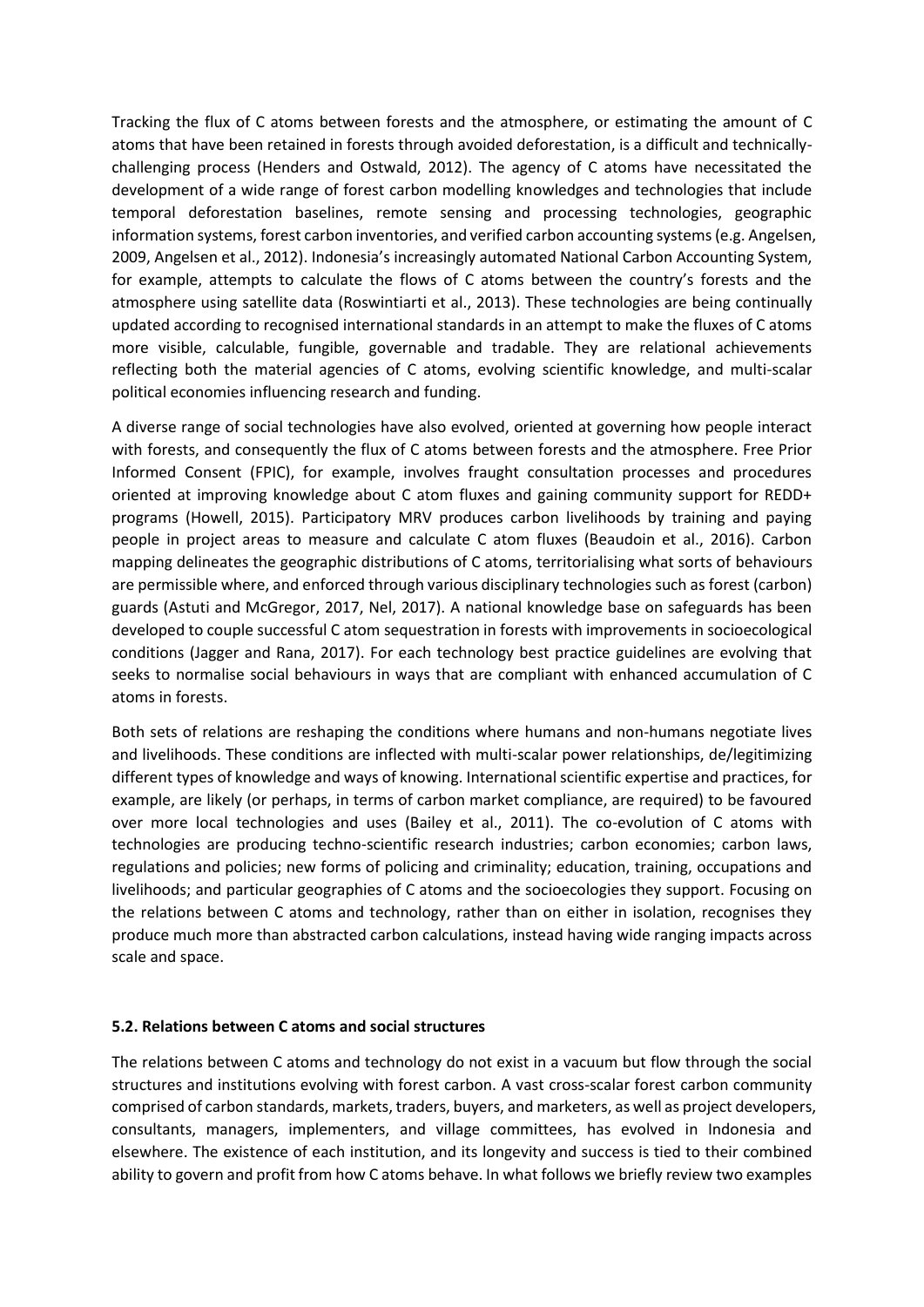where the relations between C atoms and institutions are transforming forest governance in unexpected ways.

At a national scale, the first example comes from the reinvigoration of Indigenous land claims. Astuti and McGregor (2017) argue that a new political conjuncture has emerged in forest politics whereby the secure property rights sought by REDD+ proponents, a national land use mapping project known as One Map, along with a Constitutional Court decision, have provided the conditions for Indigenous land claims to be mobilized. The umbrella Indigenous representative organization AMAN has strategically engaged with C atoms to promote and politicize Indigenous land rights (Afiff, 2016). It has benefited from the realization that carbon markets require clarity of land tenure in order to invest in and profit from spatially-specific C atom fluxes, something that is not possible while Indigenous groups contest ownership of ancestral land (Agung et al., 2014). AMAN played an essential role in supporting the agreement between Norway and Indonesia and is working with REDD+ institutions and infrastructures to produce new socioecological relations and spaces where the production of forest carbon is coupled with the production of Indigenous land rights (Afiff, 2016). Even where local community groups do not identify as Indigenous, many are strategically engaging with C atoms to pursue local interests that challenge existing power relations (Howson, 2017). While success has varied, and opposition continues (see Eilenberg, 2015, Lounela, 2015), the enhanced visibility of Indigenous politics within forest governance is an outcome of AMAN's novel sociocarbon politics, in which the relation it has formed with C atoms has become a vehicle to advance land rights claims.

A second example is evident at a more local scale where the ability of C atoms to fix themselves in trees and convert into carbohydrates has sustained the development of diverse socionatures and multispecies communities (see McGregor and Thomas, 2017). Some socioecologies house particular non-humans, such as Sumatran tigers or orangutans, which attract environmental NGOs as well as private sector institutions who are increasingly pursuing REDD+ as a form of corporate social responsibility (Dixon and Challies, 2015). As such, how C atoms circulate through socioecological systems, and what sorts of human and non-human relations are sustained by it, influences where and how REDD+ projects and institutions locate. One of the first, most high profile but ultimately failed REDD+ projects, for example, was focused on the rich biodiverse areas of Ulu Masen and Leuser Ecosystems in the province of Aceh (McGregor, 2010). In this case diverse actors such as Carbon Conservation, Merrill Lynch, and Flora and Fauna International aligned with recently formed institutions like Aceh Green and the Aceh REDD+ Taskforce in an effort to form profitable relations with C atoms in forests, Sumatran tigers, rhinos, and orangutans. It is also why, as alluded to in the introduction, the Pendulangan community is encouraged to put up with disruptive orangutans, who actively contribute to the Climate Community and Biodiversity Alliance (CCBA) 'gold standard' certification that incentivises the production and sale of forest carbon from the area. In each case institutions have attempted to form relations with C atoms that are coupled with the preservation of particular non-human populations.

In both examples, institutions do not somehow pre-exist C atoms, instead institutional composition and activities emerge through relations with C atoms. For new institutions like Carbon Conservation and the Aceh REDD+ Taskforce, their existence was predicated on forming predictable relations with C atoms in forests – a relation that proved too hard to govern in post-conflict, post-disaster Aceh – resulting in the disappearance of those institutions (Swainson, 2016). In other cases where REDD+ projects are unfolding relations have been temporarily established between institutions and C atoms (see Indriatmoko et al., 2014), however these are fragile and unstable, always at risk of uncooperative agencies, such as fire, disease, land clearance, resistance, or policy change (see for example Sills et al.,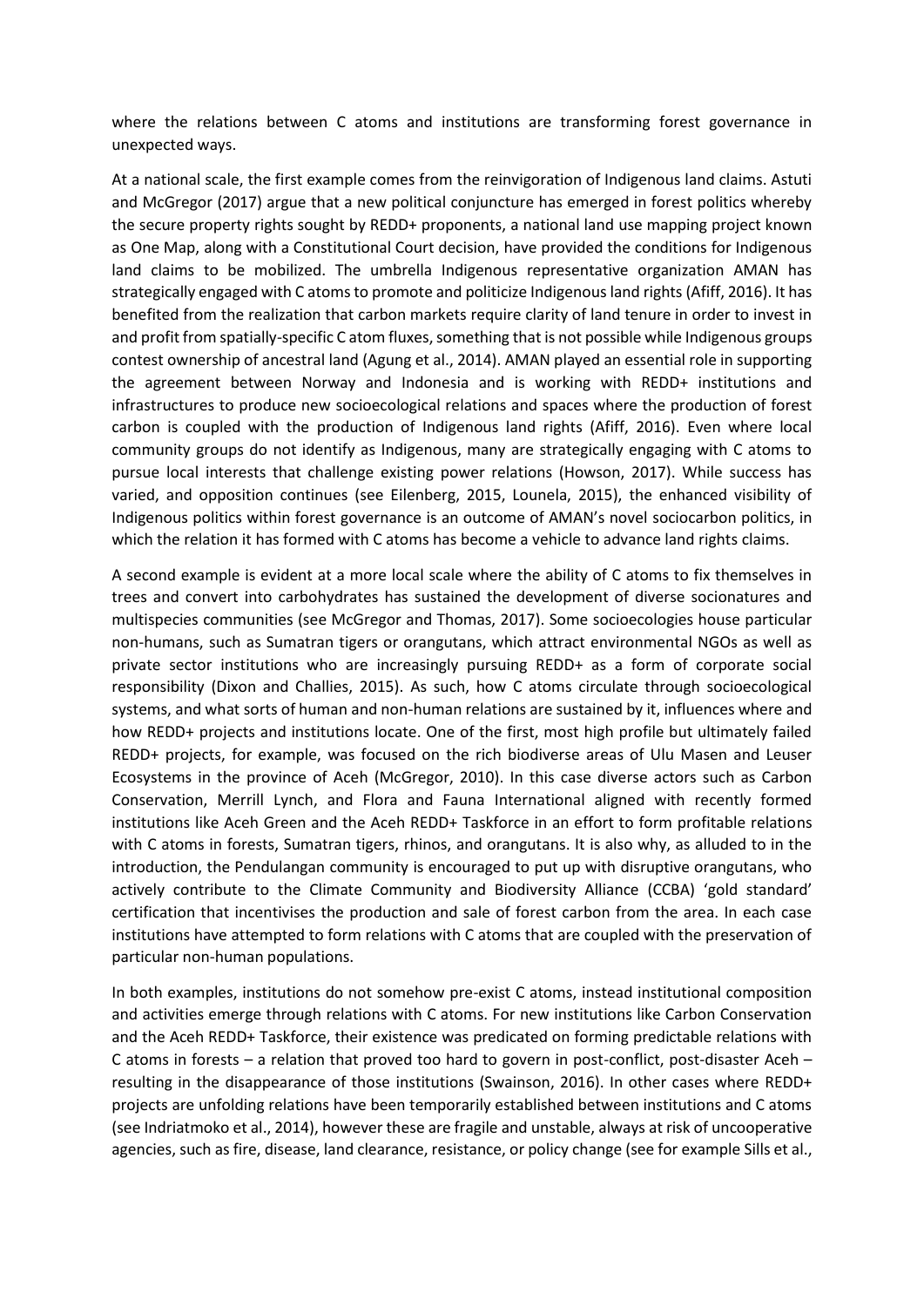2014). As the experience of AMAN suggests however, recognizing C atoms as animated actors, rather than deanimated objects, can provide new ways of challenging existing geometries of power.

## **5.3. Relations between social structures and technology**

Just as C atoms are entangled with shifting landscapes of carbon institutions and technology, so too are those institutions and technologies co-evolving in relational ways with important consequences for the human and non-human actors involved. As work in science and technology studies has convincingly shown, technologies are not inert tools of institutions, but instead actively co-constitute those institutions as well as the broader socioecological relations with which they are entwined (Latour, 2004). Here we emphasise this more active interpretation of technology by focusing on how relations between technologies and institutions are reshaping power relations and governance within the forest sector.

Our first example relates to the former Ministry of Forestry (MoF), which was widely perceived to be lacking the knowledge, capacity, and confidence of various stakeholders to set up the infrastructure and technologies required to effectively produce carbon credits. Instead a REDD+ Taskforce was set up outside MoF to report directly to the President, a requirement of the billion dollar Norwegian funding agreement. The REDD+ Taskforce developed social technologies to incorporate perspectives from a wide range of government, civil society and private sector organizations that were previously excluded from opaque MoF decision-making processes (Astuti and McGregor, 2015a). The atomic and social technologies required to calculate, monitor, verify and sell the movement of C atoms saw an influx of international capital flow through to the REDD+ Taskforce, and its short-lived successor – the REDD+ Agency. For several years this threatened the MoF's authority over forest resources and saw other actors, including government, university, private sector and civil society institutions developing the infrastructure and technology required for REDD+ (Astuti and McGregor, 2015a). While the MoF, reconstructed as the Ministry of Environment and Forestry, has since repositioned itself more centrally within REDD+ negotiations, the technical challenge of measuring the flux of C atoms has resulted in institutional changes and shifts in the geometries of power governing Indonesia's forests.

A second example emerges out of the production of forest carbon maps. Maps play a key role in visualizing carbon, furthering carbon territorialization, vilifying encroachment and configuring support for project development (Nel, 2017). The maps are produced through satellite or aerial remote sensing in combination with the ground truthing of data to delineate areas of high forest carbon content. While such maps may appear as simple apolitical reflections of (new) realities, their production has been associated with considerable change within social structures and institutions at multiple scales. For example, efforts to identify forest carbon have exposed differences in the maps used by different Ministries in even identifying where forests are (Astuti and McGregor, 2015b). Recognition of this saw REDD+ funding channeled into the One Map Initiative, which made use of the types of participatory mapping approaches favoured by donors (Mulyani and Jepson, 2017). This mapping process has weakened institutional political ecologies that thrived in the opacity created by overlapping and contradictory maps, while, as mentioned previously, creating openings and opportunities for others (e.g. for Indigenous and other groups to make land claims). Civil society has also used maps, particularly the government's controversial forest moratorium map, to contest private sector logging concessions, alert authorities to breaches, and pursue legal action against deforestation (Afiff, 2016). As such mapping technologies have elicited institutional changes within government and between government and civil society, with NGOs acting as watchdogs for the state, whilst also contesting the maps the state produces.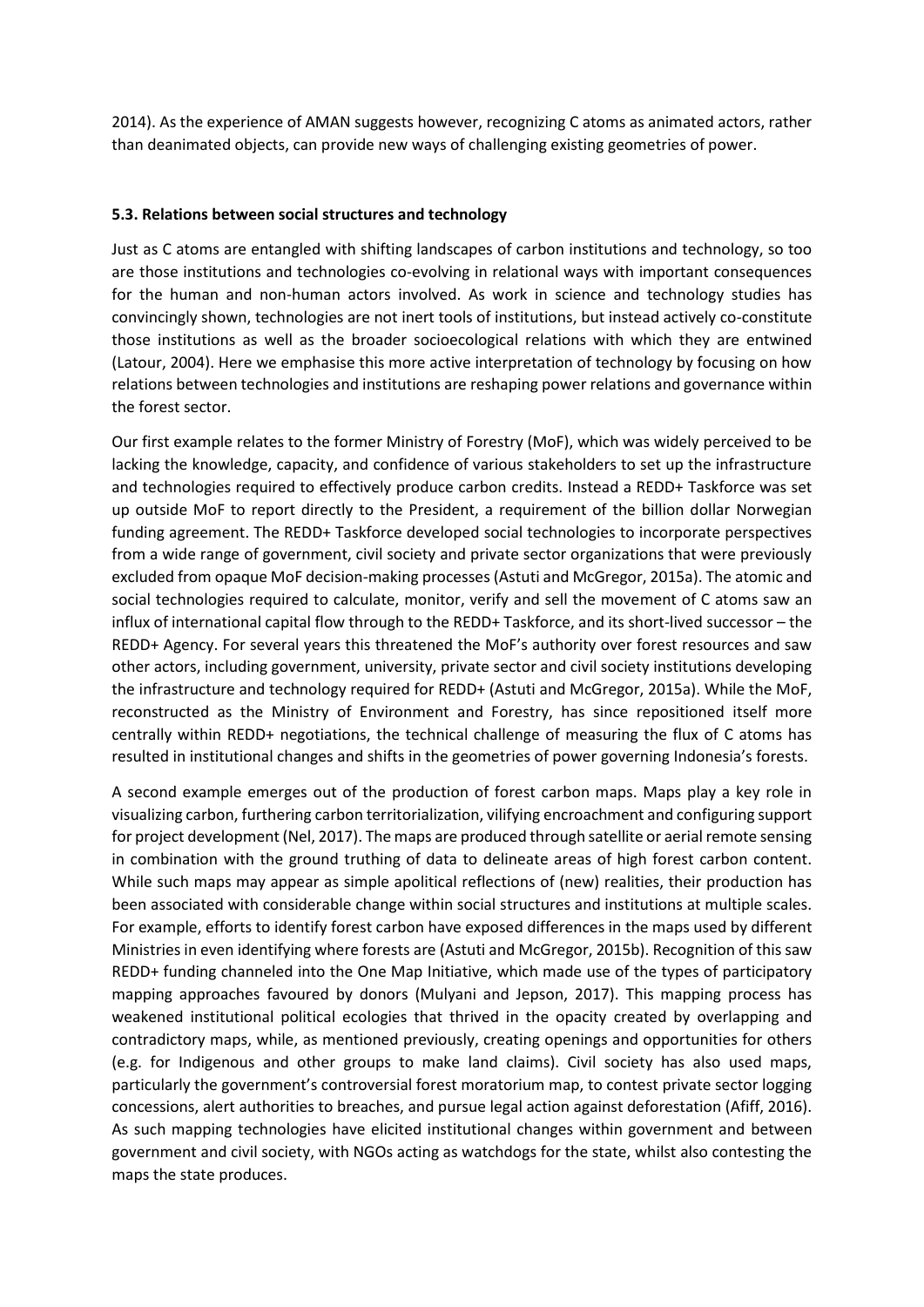In both examples new relations between technology and institutions are shaking up existing geometries of power. The impacts stretch from the diminished role of MoF, and its eventual reforming into the Ministry of Environment and Forestry, through to the new community institutions, skills and tensions evolving in REDD+ areas. In Central Kalimantan, for example, GIS is being used to create a map of community territory, complete with zones for what sort of activities are permissible where. This is creating antagonisms among neighboring communities who have previously shared resources, and is also forming new power geometries between villages (Astuti and McGregor, 2017, Howson, 2017). The mapping process can also inflame ethnic tensions as project developers distinguish between Indigenous districts that are more likely to be idealized as independent, self-reliant and empowered, and transmigrant villages that are dismissed as less authentic or merely 'Javanese' (Howson, 2017, Howson and Kindon, 2015). This contributes to changes in community–land relations that can challenge or reinforce already existing social inequalities and institutions. Transmigrants, women and other marginalized groups, for example, have generally had less access to program benefits, being excluded from the male-dominated community institutions that negotiated new relations with REDD+ technologies (Howson, 2017, Howson and Kindon, 2015, Lohmann, 2011, Siscawati and Mahaningtas, 2012).

## **6. Shifting geometries of power**

The sociocarbon lens we are proposing advances understanding of carbon governance in a variety of ways. Most significantly it diverts attention from existing carbon-centric narratives that assess the impacts and success of the program according to verified emissions reductions. If we took this approach we could say that, for the amount of money invested in Indonesia, it has been a failure. These kinds of carbon-centric narratives are aligned with broader depoliticising processes that approach environmental issues as technical and fixable in supposedly apolitical ways (Swyngedouw, 2013). Our analysis instead brings the broad range of socioecological and highly political changes taking place as a consequence of REDD+ into view. Transformations have occurred in the political landscape of forest governance where new relationships between institutions, technology and infrastructure and C atoms have emerged, changing how and where REDD+ projects are implemented, and resisted (see Eilenberg, 2015, Lounela, 2015). REDD+ is as much, or more, about this broader range of transformations, as it is about verified carbon emissions reductions.

Focusing on the multiple relations that constitute sociocarbon cycles implies assessment of carbon governance projects not only on their atomic-scale efficiencies but also in terms of how they are reshaping geometries of power and whether these are moving towards more just and equitable socioecological outcomes. Researchers can focus on how and why sociocarbon cycles evolve in the ways they have, and what impacts they are having. Within Indonesia the development of sociocarbon cycles and all the institutions, infrastructure and agencies that come with that, has unsettled existing political ecologies, such as the plantation and extractive industries driving forest degradation. The autonomy of relevant Ministries has been shrunk, the Ministry of Forestry has merged with the Ministry of Environment, the transparency of land use and land claims has improved, logging moratoriums have been established, and new forest carbon priorities have been institutionalized alongside older ones. At the same time, international carbon markets, traders and developers, alongside for-profit banks and businesses have become involved in the forest sector and new allegiances and divisions have appeared in civil society landscapes. This is not to say that carbon forestry has replaced previous political ecologies of forest use – it clearly has not. However, existing power geometries are being challenged, altered and recreated in interesting ways that are often omitted from REDD+ research.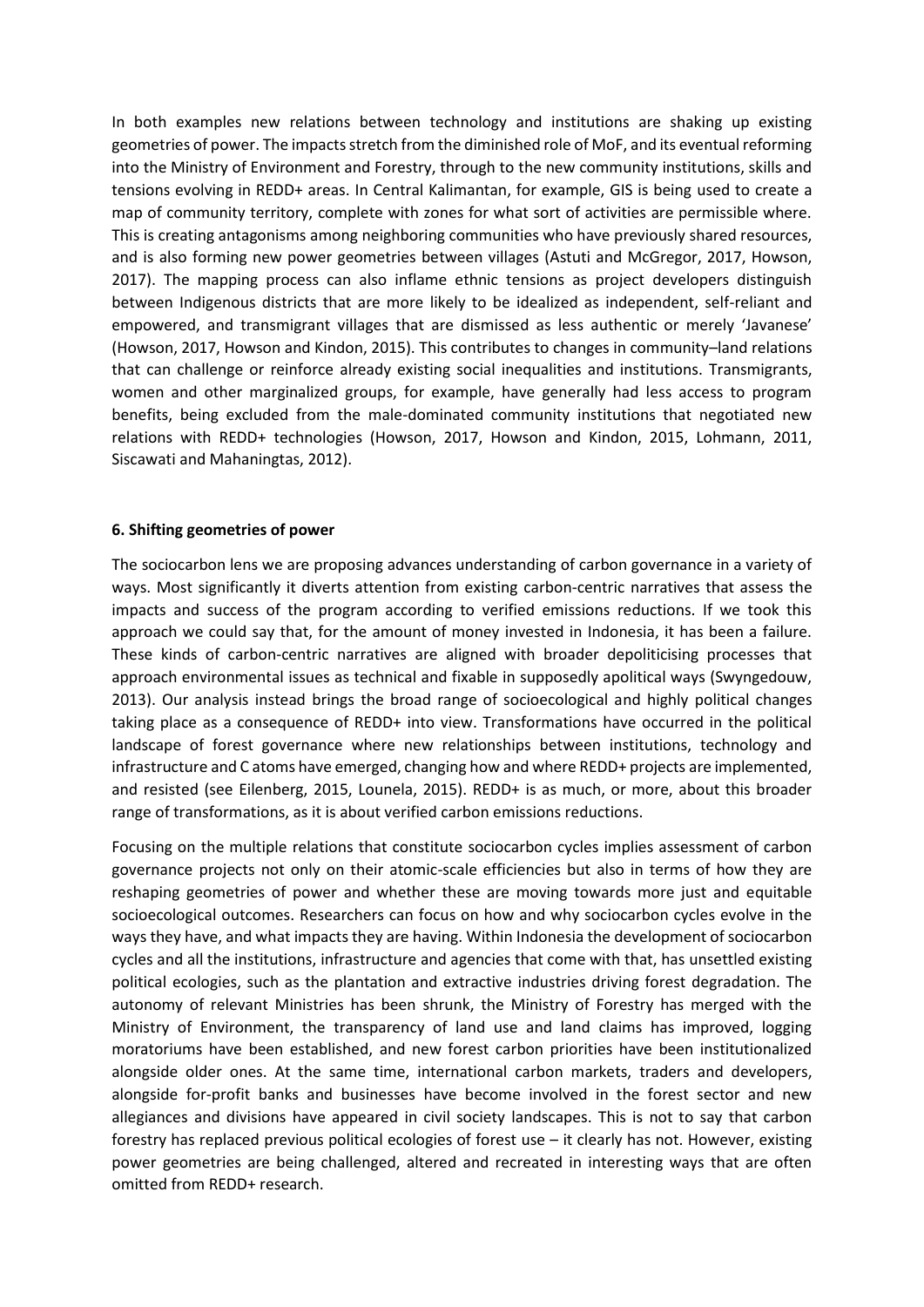We have also shown how local actors attempt to co-opt carbon initiatives to pursue progressive socioecological spaces. As McGuirk et al. (2014:138) note, carbon governance can "sediment existing governing orderings and […] contribute towards the formation of transformative governance possibilities that may be both entangled with and exceed neoliberal governance forms". In this case, the revitalization of Indigenous politics has benefited from the active engagement of Indigenous organizations with REDD+ sociocarbon cycles. Indigenous communities have engaged with REDD+ to pursue historic land struggles that challenge geometries of power inherited from the Suharto era. This has been accompanied by new, more intimate sets of inclusions and exclusions deriving from local articulations of Indigenous politics (Howell, 2015, Astuti and McGregor, 2017). As such the sociocarbon cycle provides ways of examining how institutions, technologies and C atoms co-produce particular socioecological outcomes, and how different actors seek to shape those outcomes at different scales.

The practical and policy implications of a sociocarbon cycles approach are potentially significant for REDD+ as a program, and for climate change mitigation and adaptation interventions generally. The approach makes explicit the multitude of relations that shape, and are shaped by, attempts to govern forest carbon (or to render forest carbon governable). In highlighting the sociality of carbon, and in positioning carbon as the product of cyclic relations among C atoms, institutions and technologies, a sociocarbon lens opens up multiple points of entry for research, policy and action. For example, policy makers can focus on the sorts of relations they want to establish through REDD+, based on what sorts of principles, and direct attention to monitoring such relations. Rather than just calculating forest carbon, research can assess the quality of the relations that enable forest carbon to be calculated. The focus shifts to the worlds that are co-created through the production of forest carbon, who or what is being affected by those relations across space, scale and through multi-species communities. Very practical questions can be asked about how changes to REDD+ technologies, institutions or C atoms are reshaping socionatures in ways that go beyond the normal limits of safeguards analysis. For activists, recognizing REDD+ as a political project enabled by agencies within sociocarbon cycles provides multiple avenues to alter or reject these cycles in pursuit of more just geometries of power (Massey, 2009). The focus moves from governing carbon to exploring the desirability of the worldmaking sociocarbon relations that emerge.

To trace such relations policy makers and researchers need to draw on a wider spectrum of research approaches and knowledges, and attend to a wider range of agents and relations, to anticipate the implications of interventions. Our research suggests a need to explore the role of stories, such as those that briefly opened this paper, in illuminating shifting relationships. Pallett and Chilvers (2015) focus on stories as a way of capturing processes, relationships and the diversity of ways that these might be experienced. Stories, they argue, can focus on "various practices, memories and materialities" (p. 158), and may provide one methodological approach to research that is attentive to marginal groups – including non-humans (Dowling et al., 2017). REDD+ already relies on stories that link REDD+ credits back to particular projects and outcomes 'on the ground'. These stories – of orangutan conservation, forest protection or community development – serve to sell REDD+ to socially and environmentally responsible corporations (Dixon and Challies, 2015), but they are also inevitably partial accounts, determined by certain parameters that have been identified as measurable and marketable. In contrast stories should be recognised as "sites of contestation over the meaning of places, resources and land use" (Houston, 2013, p. 419) and can be used to explore issues from environmental injustice (Houston, 2013) to climate change (Veland et al., 2018). A sociocarbon perspective can highlight whose stories get told and gain prominence, and enable the telling of alternative or unexpected stories that are currently obscured.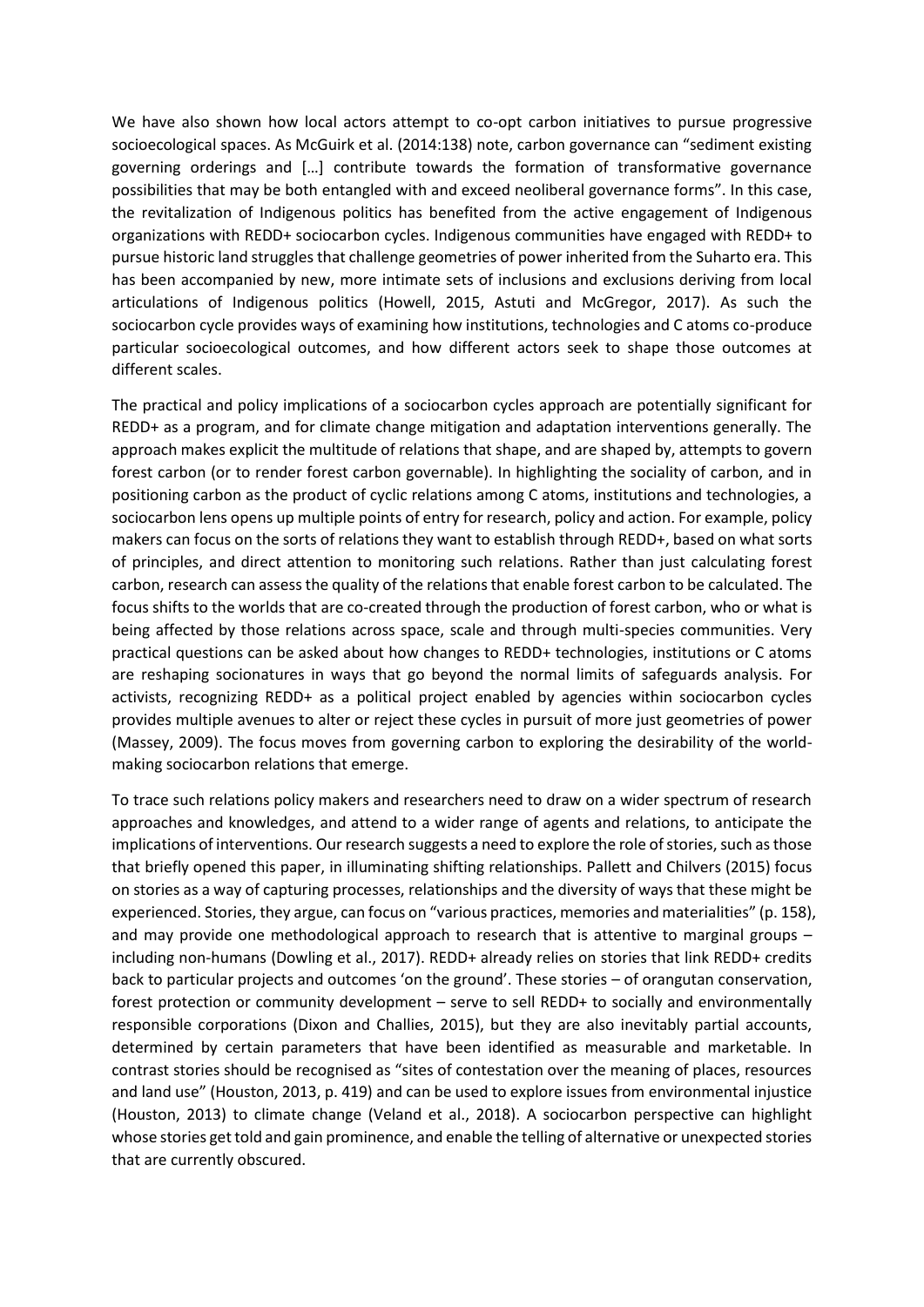The added complexity that emerges through revealing the hybrid nature of carbon does not simplify the task of those seeking to govern carbon and climate change. However, in recognizing this hybridity, REDD+ policy and practice may be better placed to approach forest carbon in an integrated way, which sees social and technological dimensions not as peripheral or secondary to movements of C atoms, but rather as mutually constitutive, of forest carbon and its governance. A relational approach to forest carbon governance can prioritise forming more just cyclical relations between C atoms, technology and institutions. Research can focus on the nature and impacts of sociocarbon relations to inform a sociocarbon politics directed at making such relations more equitable, inclusive and progressive. Such approaches challenge much current work on safeguards and co-benefits that often adopts an apolitical approach in seeking to secure social and environmental gains from carbon programs. A relational approach draws attention to a wide range of potential inclusions and exclusions, justices and injustices, and progressive or repressive power relations, that form and reform as C atoms, institutions and technologies revolve through sociocarbon cycles.

## **7. Conclusion**

In this paper we have proposed a new way of engaging with forest carbon projects, and climate governance more generally, that draws on insights from the socionatures literature. We have emphasized the inter-relationships, as opposed to the distinctions, among phenomena often categorized, and analysed, through human-nature dualisms. It is our contention that there is no way of governing carbon that is not simultaneously an attempt to govern society. Carbon is so entrenched in the functioning of societies, not just in terms of dependence on fossil fuels but also in fundamentally underpinning land based production globally (Scharlemann et al., 2014), that social structures and technologies inevitably bear its imprint. As carbon circulates through the global biophysical carbon cycle, societies also change through their internal relationalities. This is not to say carbon determines the structure of society in an environmentally determinist way, but rather that it is an important agent that is internally related to how societies evolve. Reconceptualizing the traditional global biophysical carbon cycle as embedded within sociocarbon cycles (Fig. 3) emphasizes human contributions to the cycling of carbon through different forms, and the movement of carbon though society.

Any attempt to govern carbon is really an attempt to govern sociocarbon cycles. In the case of REDD+, a sociocarbon approach highlights the relations that are reconfigured when project proponents distribute seemingly innocuous GIS technologies or form new forest carbon committees and institutions. Such interventions can be seen as efforts to redesign a sociocarbon cycle, not just the flow of C atoms, in ways amenable to global climate goals, reconfiguring power geometries and creating new winners and losers. As such the sociocarbon cycle can bring issues of justice, power, nonhuman agency, and the socioecological constitution of carbon programs into focus. It also highlights the diverse efforts and resources needed to make REDD+ work in the sense of governing C fluxes, and arranging societies and technologies in amenable ways.

Furthermore, a sociocarbon approach challenges dominant approaches to forest carbon that decontextualize it by positioning it as a calculable and governable entity that exists separate to humans. Instead we have sought to recentre carbon within complex socionatural contexts, where the agency of C atoms influences the relations in which they are embedded. This process also enables a focus on power geometries capable of highlighting injustices. Focusing on relations and the ways societies, technologies and C atoms shift and rearrange allows for more nuanced responses to unpredictable non-human agency. For example, research might focus on highlighting or verifying stories that entangle humans and orangutans on the edge of the Sungai Lamandau Wildlife Reserve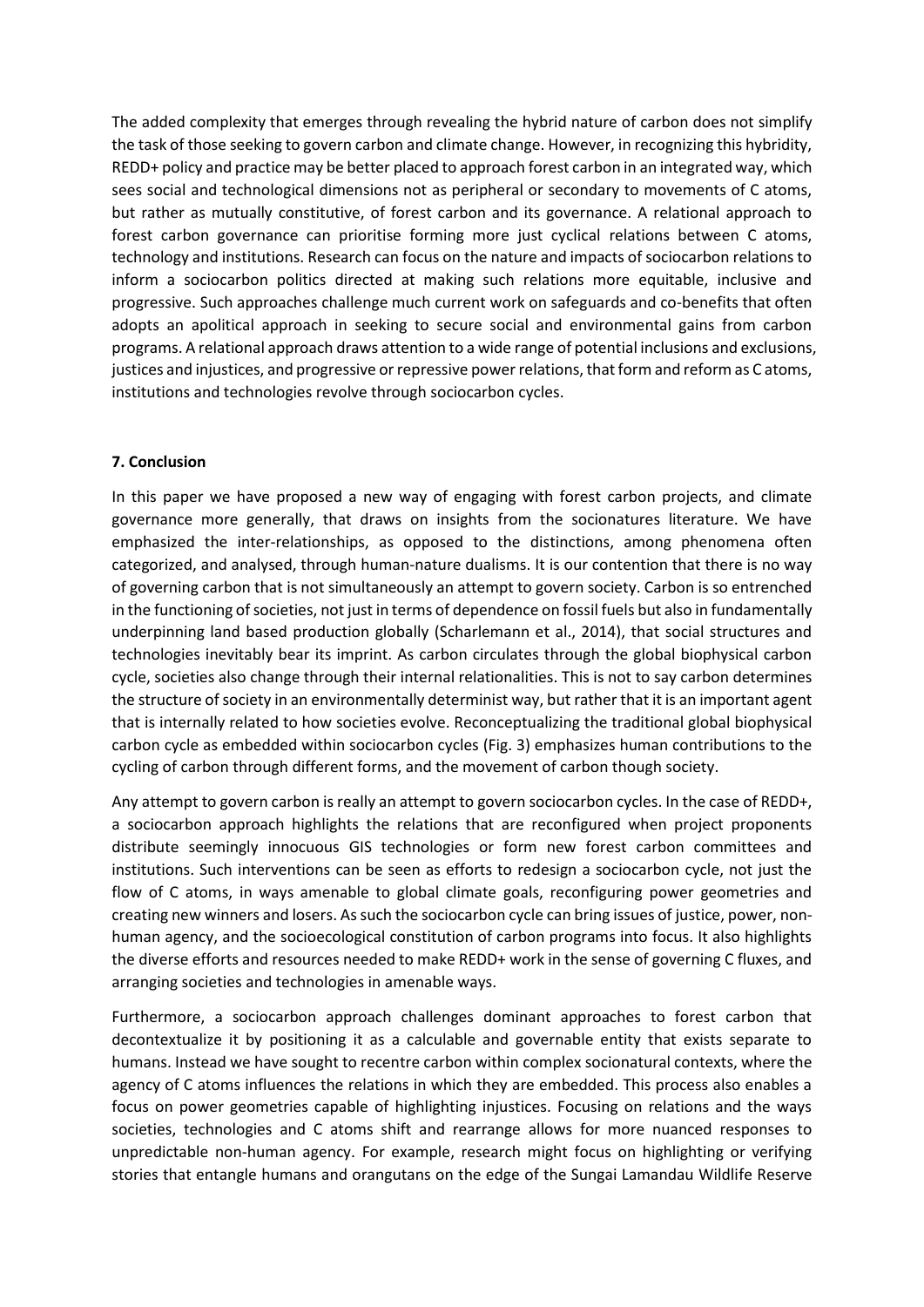with carbon fluxes and markets, seeking more just outcomes from seemingly disconnected processes. In drawing attention to the relationships that make up sociocarbon cycles, we also seek to disrupt a reliance on, and privileging of, Western scientific or 'expert' knowledge in the management of carbon through flows of C atoms. Such a disruption may provide opportunities for alternative voices and perspectives to be shared and heard.

Finally, a sociocarbon approach provides a richer and more complete picture of what actually constitutes forest carbon. It is a socionatural construction comprised of institutions, technology, and C atoms. What is calculated and verified, bought and sold, as forest carbon is socially and materially produced through the interactions of those in the cycle. A sociocarbon lens makes visible the hard work required to create forest carbon and its diverse socioecological consequences. Forest carbon is less a measurable entity or thing and more a rationality and practice produced through socionatural relationships that favour particular sets of relations at the expense of others.

## **Acknowledgements**

The authors would like to acknowledge research funding provided by the Royal Society of New Zealand's Marsden Fund. We also appreciate and acknowledge the rich inputs made by Luca Tacconi, Sean Weaver and Rowan Dixon to the broader project, and to Sean Dunne for his creative work on the images.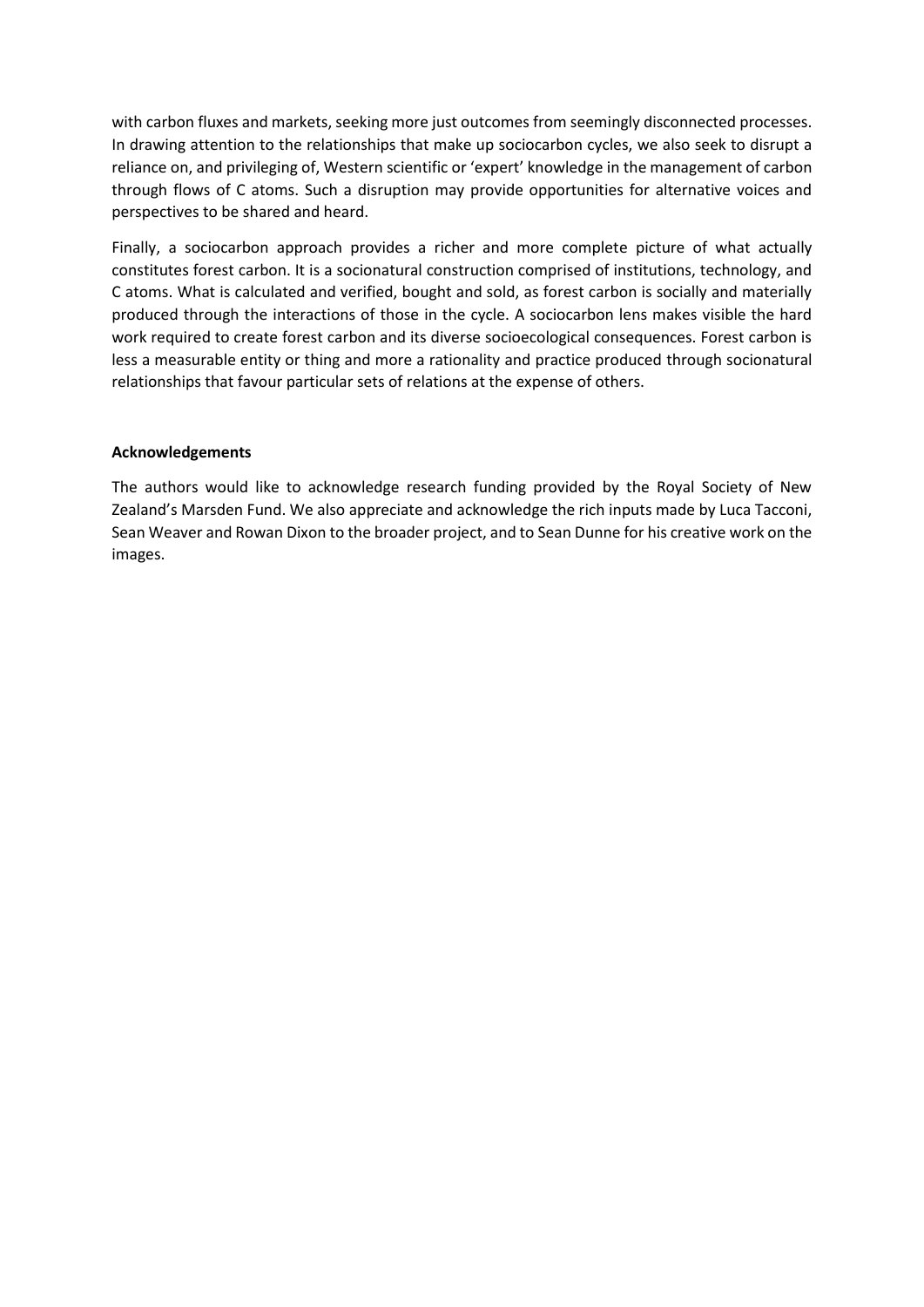## **References**

Abood, S. A., Lee, J. S. H., Burivalova, Z., Garcia-Ulloa, J., & Koh, L. P. (2015). Relative contributions of the logging, fiber, oil palm, and mining industries to forest loss in Indonesia. Conservation Letters, 8(1), 58–67. https://doi.org/10.1111/conl.12103

Angelsen, A., Brockhaus, M., Sunderlin W. & Verchot, L. (Eds.) (2012), Analysing REDD+ challenges and choices. Bogor, Indonesia: CIFOR.

Astuti, R., & McGregor, A. (2015a). Governing carbon, transforming forest politics: A case study of Indonesia's REDD+ Task Force. Asia Pacific Viewpoint, 56(1), 21–36.

Astuti, R., & McGregor, A. (2015b). Responding to the green economy: how REDD+ and the One Map Initiative are transforming forest governance in Indonesia. Third World Quarterly, 36(12), 2273– 2293. https://doi.org/10.1080/01436597.2015.1082422

Astuti, R., & McGregor, A. (2017). Indigenous land claims or green grabs? Inclusions and exclusions within forest carbon politics in Indonesia. The Journal of Peasant Studies, 44(2), 445–466. https://doi.org/10.1080/03066150.2016.1197908

Bailey, I., Gouldson, A., & Newell, P. (2011). Ecological modernisation and the governance of carbon: A critical analysis. Antipode, 43(3), 682–703. https://doi.org/10.1111/j.1467-8330.2011.00880.x

Bakker, K., & Bridge, G. (2006). Material worlds? Resource geographies and the `matter of nature'. Progress in Human Geography, 30(1), 5–27. https://doi.org/10.1191/0309132506ph588oa

Bennett, J. (2010). Vibrant Matter: a Political Ecology of Things. Durham; London: Duke University Press.

Brown, D., Seymour, F., & Peskett, L. (2008). How do we achieve REDD co-benefits and avoid doing harm? In A. Angelsen (Ed.), Moving Ahead with Redd: Issues, Options, and Implications (pp. 107– 118). Bogor: CIFOR.

Bumpus, A. G. (2011). The matter of carbon: Understanding the materiality of tCO2e in carbon offsets. Antipode, 43(3), 612–638. https://doi.org/10.1111/j.1467-8330.2011.00879.x

Dalsgaard, S. & Pedersen, M. (2015) The portable sawmill and other challenges to REDD+ in Papua New Guinea. Asia Pacific Viewpoint 56(1) 128-139.

Deleuze, G., & Guattari, F. (1987). A Thousand Plateaus: Capitalism and Schizophrenia. Minneapolis: University of Minnesota Press.

den Besten, J. W., Arts, B., & Verkooijen, P. (2014). The evolution of REDD+: An analysis of discursiveinstitutional dynamics. Environmental Science & Policy, 35(Supplement C), 40–48. https://doi.org/10.1016/j.envsci.2013.03.009

Dixon, R., & Challies, E. (2015). Making REDD+ pay: Shifting rationales and tactics of private finance and the governance of avoided deforestation in Indonesia. Asia Pacific Viewpoint, 56(1), 6–20. https://doi.org/10.1111/apv.12085

Eilenberg, M. (2015). Shades of green and REDD: Local and global contestations over the value of forest versus plantation development on the Indonesian forest frontier. Asia Pacific Viewpoint, 56(1), 48–61. https://doi.org/10.1111/apv.12084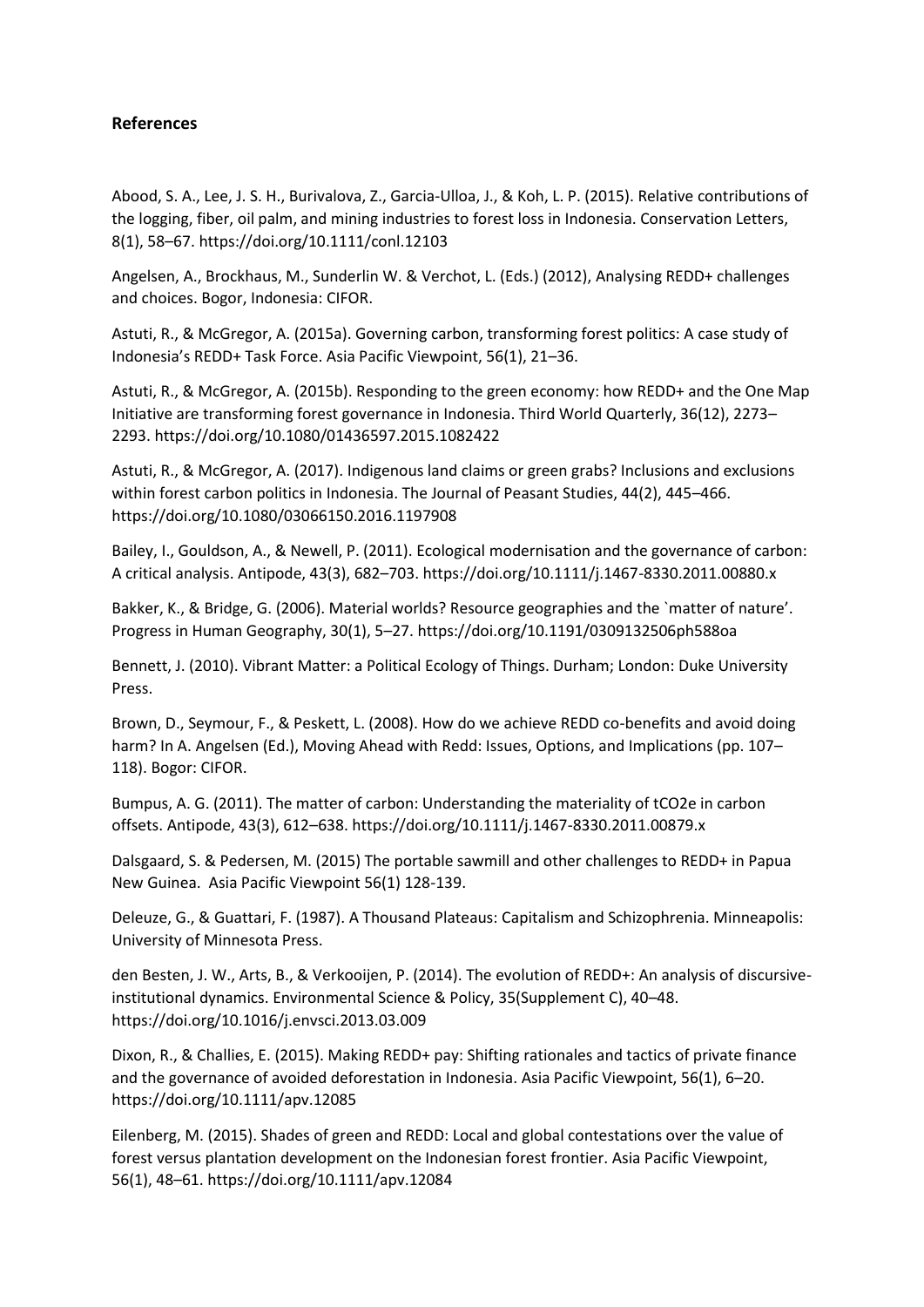Folke, C., Hahn, T., Olsson, P., & Norberg, J. (2005). Adaptive governance of social-ecological systems. Annual Review of Environment and Resources, 30(1), 441–473. https://doi.org/10.1146/annurev.energy.30.050504.144511

Haraway, D. (2008). When Species Meet. Minneapolis; London: University of Minnesota Press.

Howell, S. (2013). Divide and Rule: Nature and Society in a Global Forest Programme, In Kirsten Hastrup (ed.). Anthropology and Nature. London: Routledge 147 - 166 ISBN 978-0-203-79536-1

Howell, S. (2015). Politics of appearances: Some reasons why the UN-REDD project in Central Sulawesi failed to unite the various stakeholders. Asia Pacific Viewpoint, 56(1), 37–47. https://doi.org/10.1111/apv.12081

Howson, P. (2017). Intimate exclusions from the REDD+ forests of Sungai Lamandau, Indonesia. Conservation and Society, 15(2), 125. https://doi.org/10.4103/0972-4923.204071

Howson, P., & Kindon, S. (2015). Analysing access to the local REDD+ benefits of Sungai Lamandau, Central Kalimantan, Indonesia - Howson - 2015 - Asia Pacific Viewpoint - Wiley Online Library. Asia Pacific Viewpoint, 56(1), 96–110.

Katerere, Y. (2010) A climate change solution? World Finance, May–June, 104–106

Lansing, D. M. (2012). Performing carbon's materiality: The production of carbon offsets and the framing of exchange. Environment and Planning A, 44(1), 204–220. https://doi.org/10.1068/a44112

Latour, B. (1993). We Have Never Been Modern. Cambridge, MA: Harvard University Press.

Latour, B. (2014). Agency at the time of the Anthropocene. New Literary History, 45(1), 1–18. https://doi.org/10.1353/nlh.2014.0003

Li, T. M. (2007). Practices of assemblage and community forest management. Economy and Society, 36(2), 263–293. https://doi.org/10.1080/03085140701254308

Linton, J., & Budds, J. (2014). The hydrosocial cycle: Defining and mobilizing a relational-dialectical approach to water. Geoforum, 57(Supplement C), 170–180. https://doi.org/10.1016/j.geoforum.2013.10.008

Liu, J., Dietz, T., Carpenter, S. R., Folke, C., Alberti, M., Redman, C. L., … Provencher, W. (2007). Coupled human and natural systems. AMBIO: A Journal of the Human Environment, 36(8), 639–649. https://doi.org/10.1579/0044-7447(2007)36[639:CHANS]2.0.CO;2

Lohmann, L. (2011). The endless algebra of climate markets. Capitalism Nature Socialism 22, 4, 93- 116.

Lounela, A. (2015). Climate change disputes and justice in Central Kalimantan, Indonesia. Asia Pacific Viewpoint, 56(1), 62–78. https://doi.org/10.1111/apv.12088

Mansfield, B., Biermann, C., McSweeney, K., Law, J., Gallemore, C., Horner, L., & Munroe, D. K. (2015). Environmental politics after nature: conflicting socioecological futures. Annals of the Association of American Geographers, 105(2), 284-293

Margono, B. A., Potapov, P. V., Turubanova, S., Stolle, F., & Hansen, M. C. (2014). Primary forest cover loss in Indonesia over 2000-2012. Nature Climate Change, 4(8), 730-735.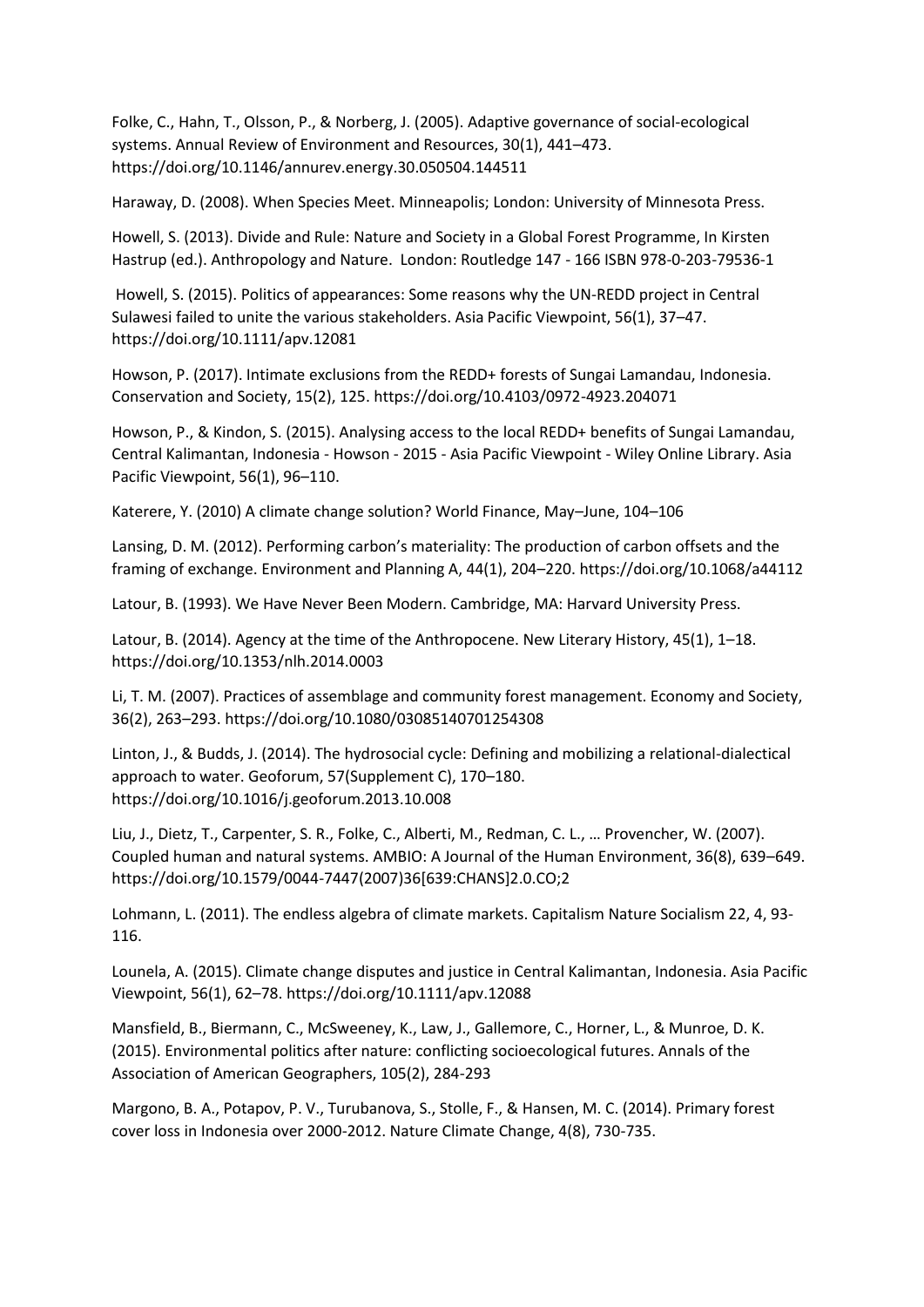Massey, D. (2009). Concepts of space and power in theory and in political practice. Documents D'Anàlisi Geogràfica 55, 15-26.

McGregor, A. (2010). Green and REDD? Towards a political ecology of deforestation in Aceh, Indonesia. Human Geography, 3(2), 21–34.

McGregor, A., Challies, E., Howson, P., Astuti, R., Dixon, R., Haalboom, B., … Afiff, S. (2015). Beyond carbon, more than forest? REDD+ governmentality in Indonesia. Environment and Planning A, 47(1), 138–155. https://doi.org/10.1068/a140054p

McGregor, A., & Thomas, A. (2017). Forest-led development? A more-than-human approach to forests in Southeast Asia. In A. McGregor, F. Miller, & L. Law (Eds.), Routledge Handbook of Southeast Asian Development. Routledge: London.

McGuirk, P. M., Bulkeley, H., & Dowling, R. (2014). Practices, programs and projects of urban carbon governance: Perspectives from the Australian city. Geoforum, 52(Supplement C), 137–147. https://doi.org/10.1016/j.geoforum.2014.01.007

McGuirk, P. M., Bulkeley, H., & Dowling, R. (2016). Configuring urban carbon governance: Insights from Sydney, Australia. Annals of the American Association of Geographers, 106(1), 145–166.

Mitchell, T. (2011). Carbon democracy: political power in the age of oil. Verso: London.

Müller, M. (2015). Assemblages and actor-networks: Rethinking socio-material power, politics and space. Geography Compass, 9(1), 27–41. https://doi.org/10.1111/gec3.12192

Nel, A. (2017). Contested carbon: Carbon forestry as a speculatively virtual, falteringly material and disputed territorial assemblage. Geoforum, 81(Supplement C), 144–152. https://doi.org/10.1016/j.geoforum.2017.03.007

Paoli, G., Wells, P., Meijaard, E., Struebig, M., Marshall, A., Obidzinski, K., Tan, A., Rafiastanto, A., Yaap, B., Slik, J., Morel, A., Perumal, B., Wielaard, N., Husson, S., D'Arcy, L. (2010). Biodiversity conservation in the REDD. Carbon Balance and Management 5(7), 1-9 doi:10.1186/1750-0680-5-7

Peluso, N. L. (2007). Violence, decentralization, and resource access in Indonesia. Peace Review: A Journal of Social Justice, 19(1), 23-32.

Scharlemann, J. P. W., Tanner, E. V. J., Hiederer, R., & Kapos, V. (2014). Global soil carbon: Understanding and managing the largest terrestrial carbon pool. Carbon Management, 5(1), 81-91. doi: 10.4155/cmt.13.7

Siscawati, M. and Mahaningtas, A. (2012) Gender justice: forest tenure and forest governance in Indonesia. Rights and Resources Initiative Brief 3, pp 1-18.

Swyngedouw, E. (2005). Governance innovation and the citizen: The Janus face of governancebeyond-the-state. Urban Studies, 42(11), 1991–2006. https://doi.org/10.1080/00420980500279869

Swyngedouw, E. (2013). The non - political politics of climate change. ACME,  $12(1)$ ,  $1 - 8$ .

Tacconi, L., Jotzo, F., & Grafton, R. Q. (2008). Local causes, regional co-operation and global financing for environmental problems: the case of Southeast Asian Haze pollution. International Environmental Agreements: Politics, Law and Economics, 8(1), 1–16. https://doi.org/10.1007/s10784-007-9057-z